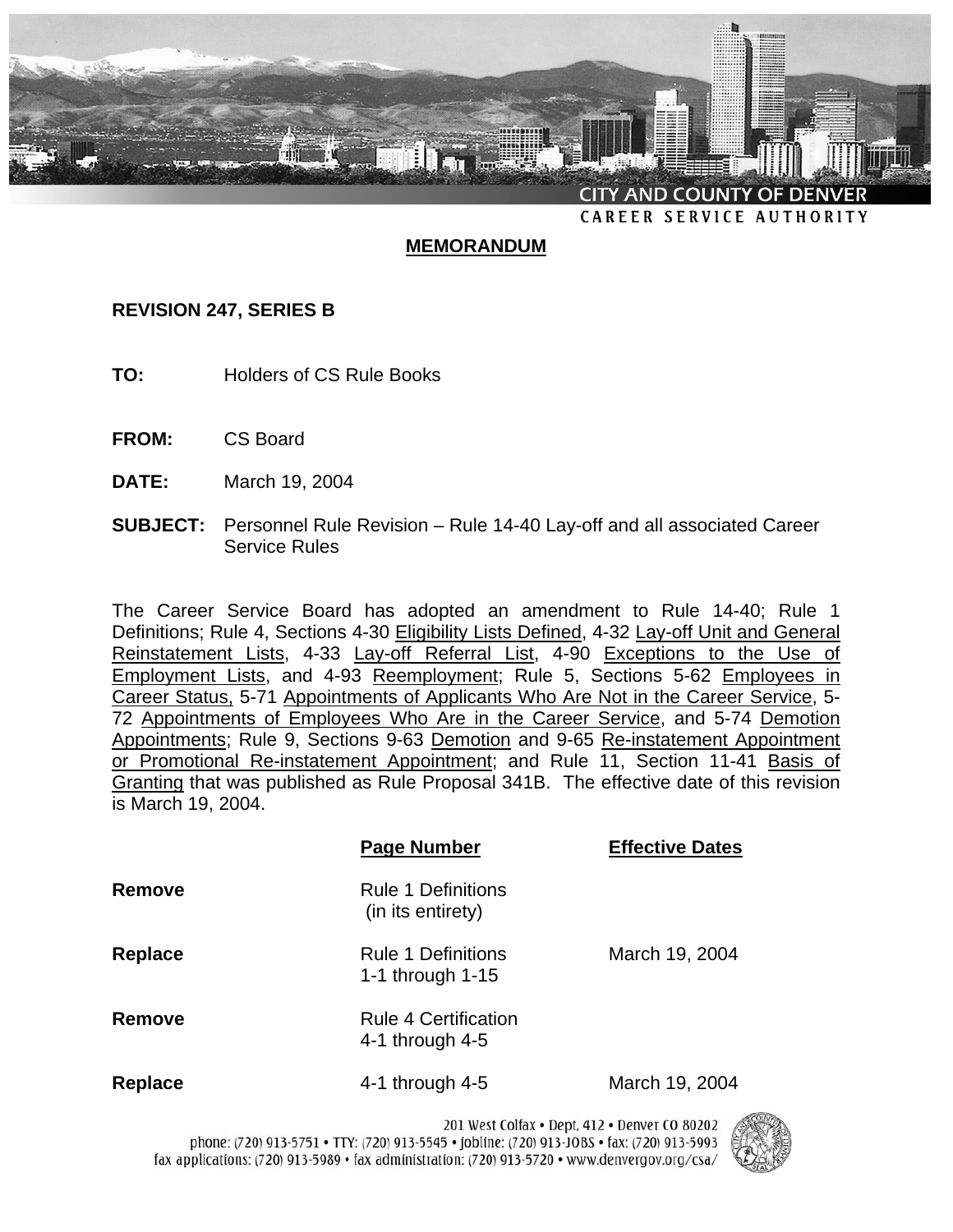| <b>Rule 4 Certification</b><br>4-7 through 4-11              |                   |
|--------------------------------------------------------------|-------------------|
| 4-7 through 4-11                                             | March 19, 2004    |
| Rule 5 Appointments and<br><b>Status</b><br>5-6 through 5-11 |                   |
| 5-6 through 5-11                                             | March 19, 2004    |
| $9 - 8$                                                      | February 25, 2004 |
| $9 - 8$                                                      | March 19, 2004    |
| $11 - 10$                                                    | December 22, 2003 |
| $11 - 10$                                                    | March 19, 2004    |
| 14-3 through 14-8                                            |                   |
| 14-3 through 14-8                                            | March 19, 2004    |
|                                                              |                   |

# **PLEASE INSERT IN YOUR RULE BOOK IMMEDIATELY. THANK YOU.**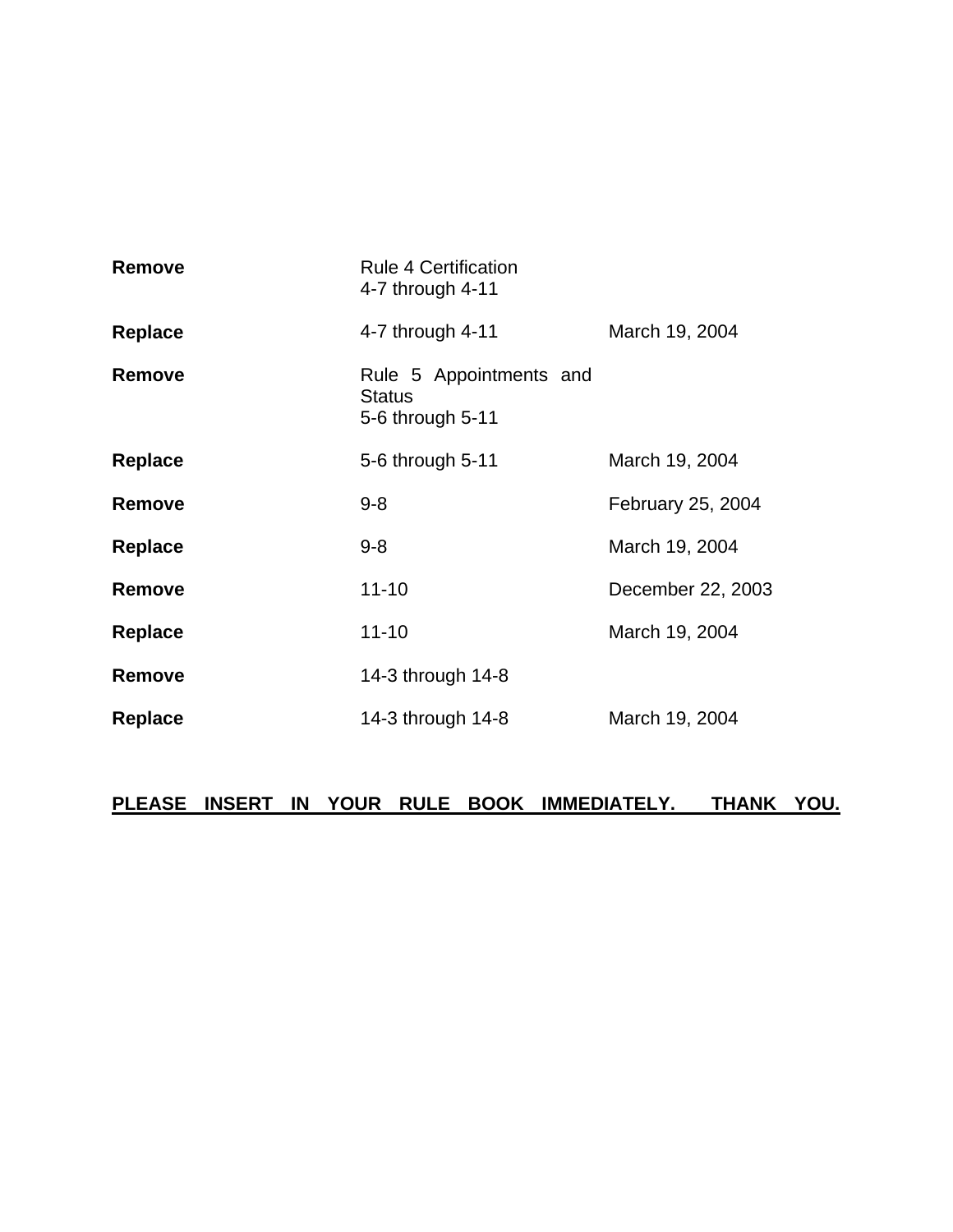# RULE 1 **DEFINITIONS**

These definitions shall apply wherever the following terms are used in the personnel rules:

### Administrative class:

A class in which the duties and responsibilities meet the following criteria:

- a) Performance of office or non-manual work directly related to management policies or general business operations and
- b) Regular exercise of discretion and independent judgment and
- c) 1) Regular and direct assistance to a bonafide executive or administrator or
	- 2) Performance, under only. general supervision, of work along specialized or technical lines requiring special training, experience, or knowledge, or
	- 3) Execution, under only general supervision, of special assignments and tasks, and
- d) No more than 20% of hours worked in a work week are devoted to activities which are not directly and closely related to the performance of the work in paragraph a) through c) above. (Effective May 1, 1974; Rules Revision Memo 83A).

### Age discrimination, protection from:

Limited to individuals who are at least forty (40) years of age and Deputy Sheriffs who are less than seventy (70) years of age and at least forty (40) years of age. (Effective June 11, 1987; Rules Revision Memo 99, Series B).

### Agency:

A unit of government identified by a "fund organization" number in an appropriation ordinance. (Effective December 15, 1988; Rules Revision No. 118, Series B).

### Allocation:

The formal process of assigning a vacant position to its proper class on the basis of the duties to be performed and the responsibilities to be exercised. (Effective December 18, 1978; Rules Revision Memo 107A).

### Applicant:

A person who indicates an interest in taking an examination by filing an application, telephoning an intent to take an examination, or appearing at a scheduled examination. (Effective December 15, 1988; Rules Revision No. 118, Series B).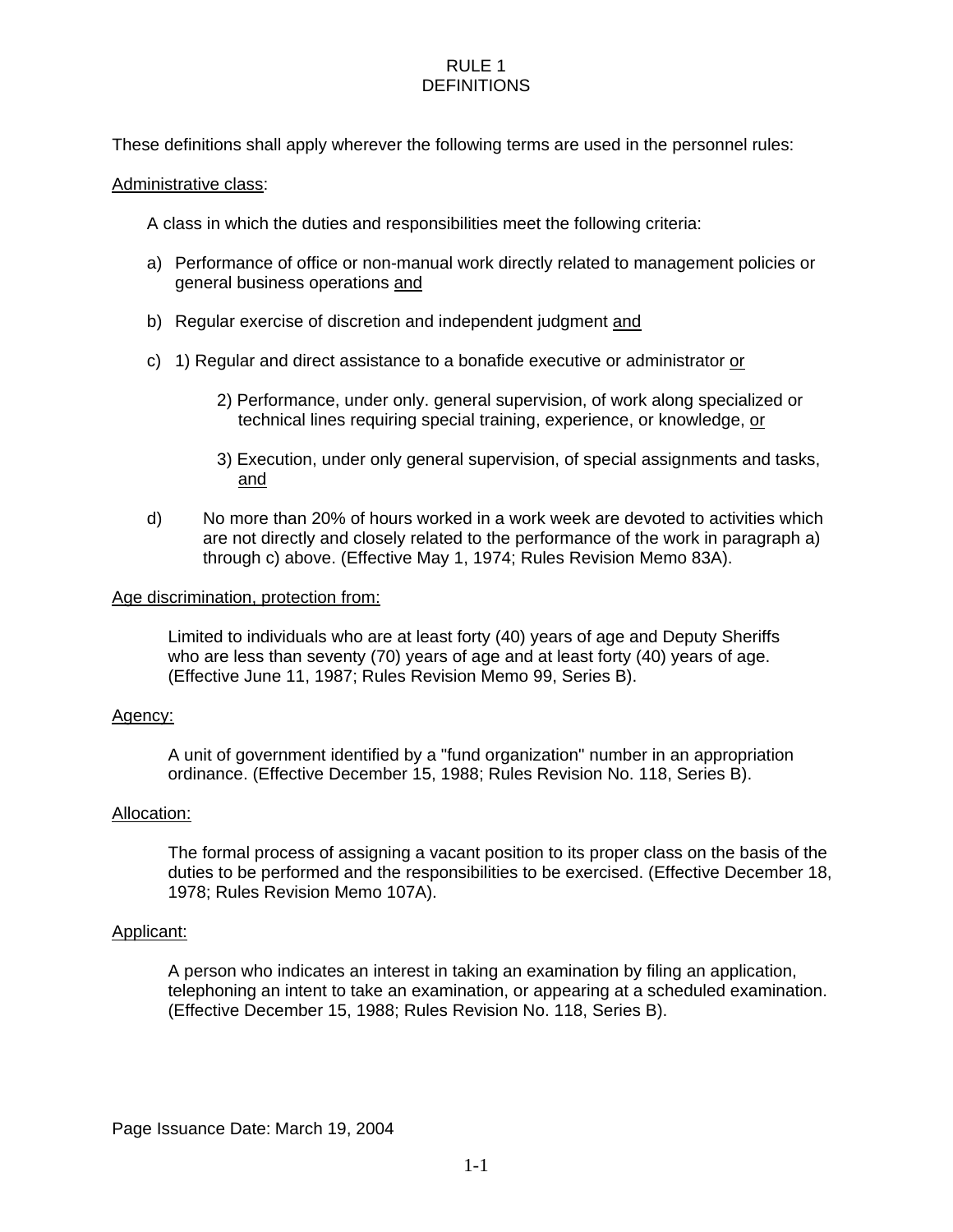### Appointing authority:

A municipal official designated by the annual appropriation ordinance to approve expenditures for a given appropriation; hence the official authorized to appoint employees to be paid from such appropriation. Such an official may designate an agent to act for him as an appointing authority. (Effective May 16, 1956; Rules Revision Memo 16A).

### Appropriation:

An authorization by the City Council to a specified agency to expend a specified sum of money from a specified fund during a specified period for a specified purpose. (Effective May 16, 1956; Rules Revision Memo 16A).

#### Appropriation sub-account:

Includes all divisions of appropriations recognized by the Office of Budget and Management, up to and including the lowest level of the account code at which expenditures and revenues are recorded, the tracking level. (Effective March 19, 2004, Rule Revision Memo 247B)

#### Break in service:

Any lapse of working time between the official separation of an employee and his subsequent re-hiring. (Effective May 16, 1956; Rules Revision Memo 16A).

### Candidate:

A person who has been determined to meet the minimum qualifications to take an examination. (Effective December 15, 1988; Rules Revision No. 118, Series B).

### Career Service:

All employees and the aggregate of all positions as defined in Section C5.23 of the Denver City Charter. (Effective August 15, 1979; Rules Revision Memo 113A).

### Career Service Authority:

The agency created by the Denver City Charter to administer the Career Service. (Effective August 15, 1979; Rules Revision Memo 113A).

# Career Service Board:

The board created by the Denver City Charter to direct the Career Service. (Effective August 15, 1979; Rules Revision Memo 113A).

### Career Service employee:

The incumbent of a position in the Career Service. (Effective May 16, 1956; Rules Revision Memo 16A).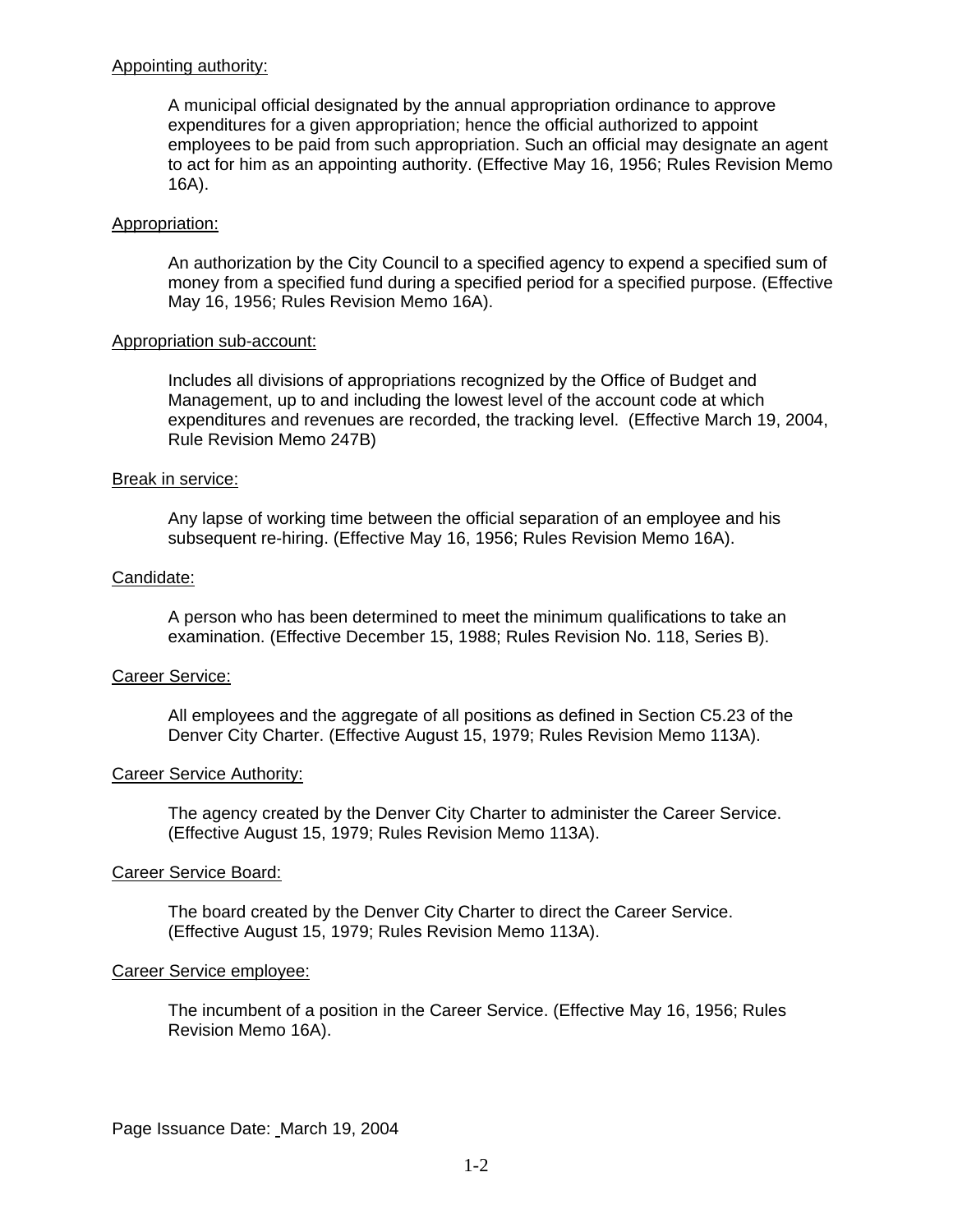### Career status:

The status of a Career Service employee who has satisfactorily completed an employment probationary period or who has been reinstated after lay-off. (Effective September 18, 1980**,** Rules Revision Memo 127A).

### City:

City and County of Denver (Effective December 15, 1988; Rules Revision No. 118, Series B).

### Class:

One or more positions so nearly alike in the essential character of their duties and responsibilities that the same pay grade, title and qualification requirements can be applied, and such that they can fairly and equitably be treated alike under like conditions for all other personnel purposes. (Effective May 16, 1956; Rules Revision Memo 16A).

#### Class series:

The arrangement in sequence of classes that are alike in the kind but not in level. For the purposes of lay-off, a class series shall include first line supervisors and lead workers, if so designated for the class series. (Effective May 16, 1956, Rules Revision Memo 16A; Revised March 19, 2004, Rule Revision Memo 247B)

#### Class specification:

A written statement of the characteristic duties, responsibilities, and qualification requirements that distinguish a given class from other classes. (Effective May 16, 1956; Rules Revision Memo 16A).

#### Class title:

The designation of a class which becomes the official title of all positions allocated to that class for all personnel purposes. (Effective May 16, 1956; Rules Revision Memo 16A).

### Classification action form:

The personnel form used to create or abolish a position and to effect changes in positions. (Effective May 16, 1956; Rules Revision Memo 16A).

#### Classification audit:

A fact-finding investigation of the work performed by the incumbent of a given position, including work processes, materials processed, actions taken, tools used, supervision exercised, and supervision received for the purpose of analyzing the kind and level of duties and responsibilities of the position. (Effective Sept. 1, 1989; Rules Revision 129B).

#### Classification plan:

A schematic list of classes, supported by class specifications. (Effective May 16, 1956; Rules Revision Memo 16A).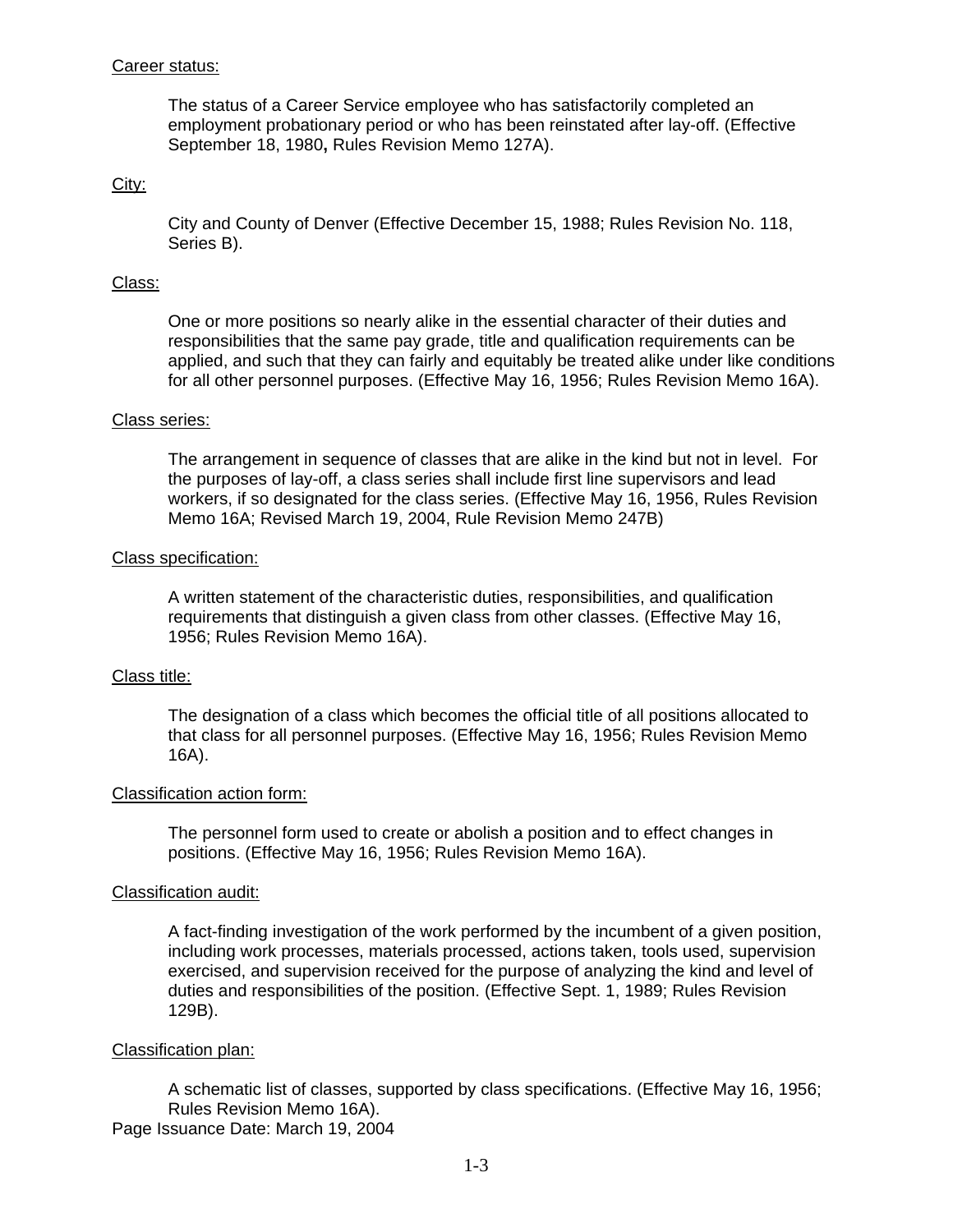### Cocaine metabolite:

Benzoylecgonine, Ecgonine Methyl Ester, and or Ecgonine. (Effective December 31, 1994, Rules Revision Memo 177).

### Community rate schedule:

The class titles, special hourly rates, working conditions, and fringe benefits applicable to specific classes related to entertainment activities. (Effective September 1, 1989; Rules Revision 129B).

### Compensatory time off:

The hours absent from duty granted to compensate for authorized overtime worked. (Effective July 1, 1977; Rules Revision Memo 97A).

### Compensatory time plan:

A plan approved by the Personnel Director which provides for the accrual of compensatory time on a straight time basis in certain periods of the year and its discharge in other periods of the year. (Eff. 7/l/77; Rules Rev. 97A).

#### Continuous service date:

The effective date of an employment appointment or a re-employment appointment in the career service, whichever is later; or the effective date of appointment from a reinstatement list plus credits for service prior to lay-off. This definition does not affect employee rights to sick leave and vacation leave as established in the Revised Municipal Code or the Career Service Rules. (Eff. 12/15/83, Rules Rev. 51B; Revised 3/19/2004; Rules Rev. 247B)

#### Demotion appointment:

One which changes an employee from a position in one class to a different position in another class if (1) the second class is in the same pay schedule, and the first three digits of the identification number of the pay grade in the second class are lower than the first three digits of the first class; or (2) in a different pay schedule, with a lower entry rate. (Eff. 9/1/89; Rules Rev. 129B).

### Denver Metropolitan Area:

Adams, Arapahoe, Boulder, Broomfield, Denver, Douglas, and Jefferson Counties. (Eff. 08/25/03; Rule Rev. 239B).

### Disabled individual:

An individual who (1) has a physical or mental impairment which substantially limits one or more major life functions; or (2) has a record of such impairment; or (3) is regarded as having such an impairment; or (4) has begun or successfully completed a supervised drug rehabilitation program and is no longer engaged in the illegal use of drugs. (Eff. 1/l/93; Rules Rev. 160B).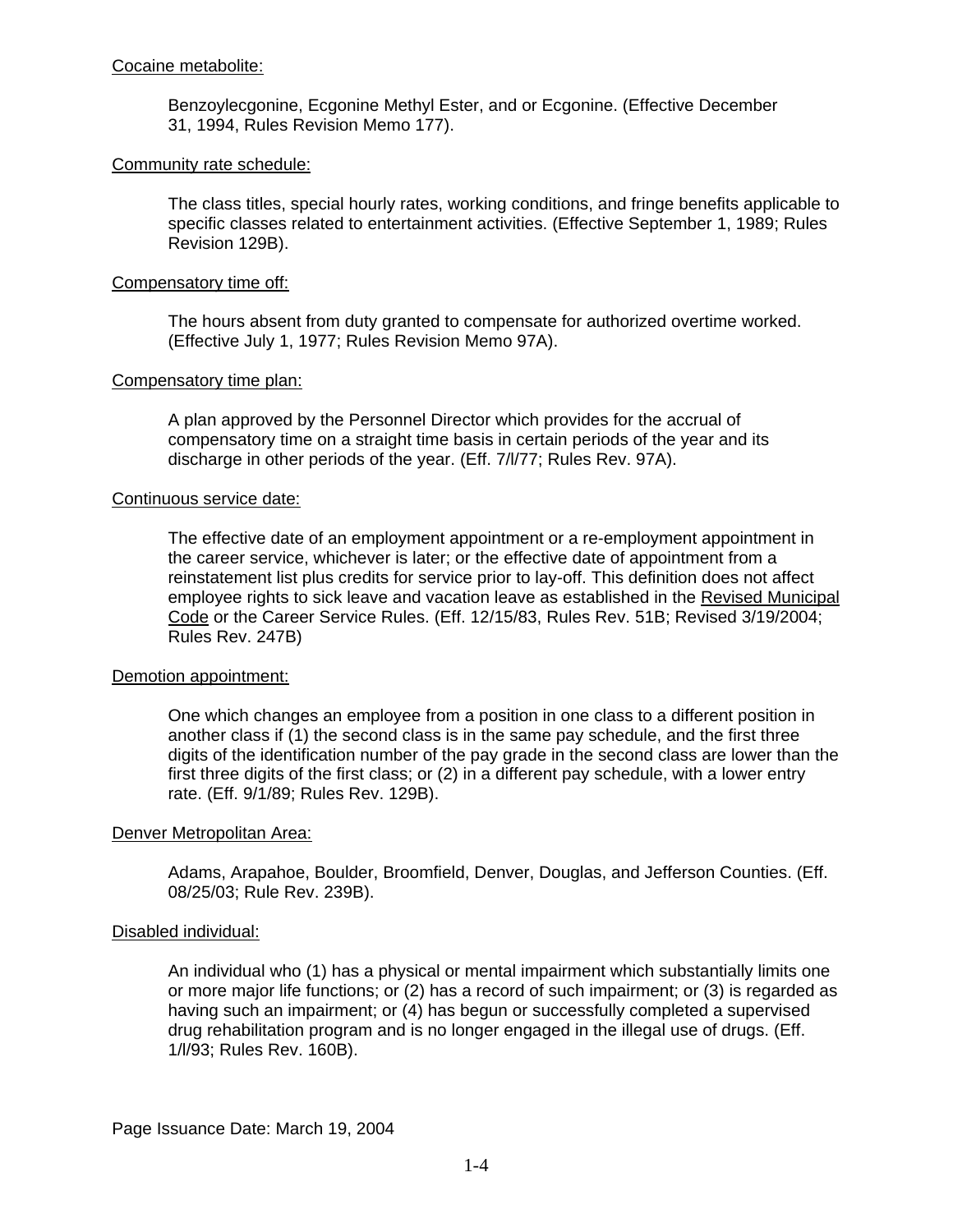### Disadvantaged:

As used in Rule 6 - Career Training Service, a person whose individual or family income falls below a given level established from time to time by the Personnel Director. (Eff. 1/l/88; Rules Rev. 101B).

### Dismissal:

The separation of an employee for cause. (Eff. 3/15/79; Rules Rev. 11OA).

### Disqualification:

An involuntary no-fault separation of an employee, or action in lieu thereof, based on a legal, physical, mental or emotional impairment or incapacity, occurring or discovered after appointment, which prevents satisfactory performance of the duties and responsibilities of the position. (Eff. 3/15/79; Rules Rev. 11OA).

### Documented performance:

A verifiable assessment of an individual's work performance, including PEPR ratings, disciplinary actions, and safety violations. (Eff. 3/19/2004, Rule Rev. 247B)

### Domestic Partner:

An unmarried adult, unrelated by blood (closer than would prohibit marriage in Colorado pursuant to the Colorado Revised Statutes), with whom an unmarried employee has an exclusive committed relationship, maintains a mutual residence and shares basic living expenses. (Eff. 3/16/95; Rules Rev. 178, Series B).

### Effective date:

The date when a personnel action takes effect; in the case of separation, the employee's last day of work, exclusive of accrued vacation leave or compensatory time. (Eff. 5/16/56; Rules Rev. 16A).

### Eligible:

A person who has passed an examination and whose name is on an eligible list for certification. (Effective December 15, 1988; Rules Revision No. 118, Series B).

### Eligible list:

A list of those who have met the requirements for a given class in the Career Service.(Effective May 16, 1956; Rules Revision Memo 16A).

### Emergency:

- A condition which meets any of the following criteria:
- a) Fire, flood, catastrophe, or other unforeseen disaster;
- b) A station must be manned and no other employee is available for work;
- c) A significant work stoppage; or
- d) Any other occurrence affecting the general public health, safety, welfare and convenience, which requires immediate action. (Effective December 18, 1978; Rules Revision Memo 107A).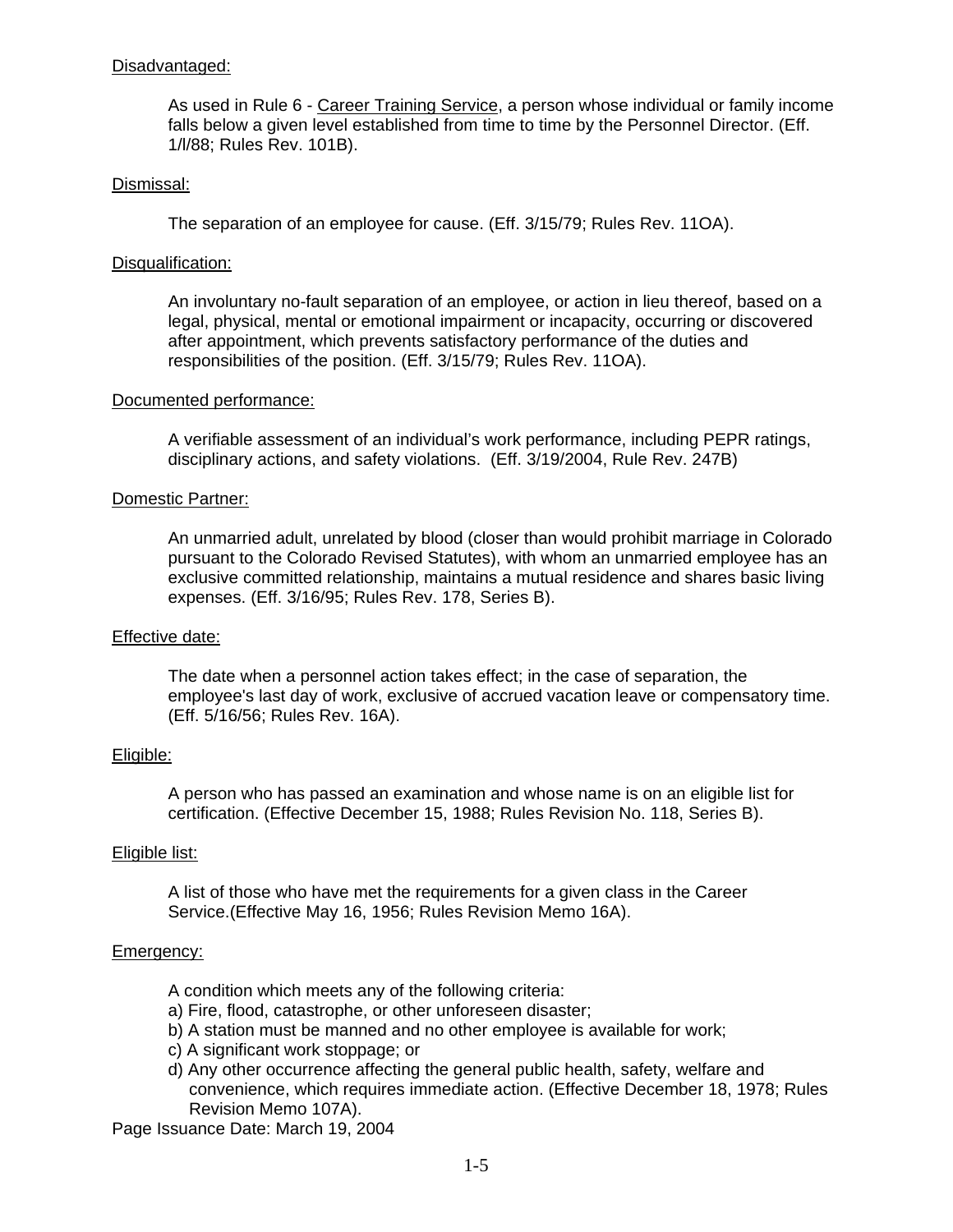# Employee:

An incumbent of a position in the Career Service. (Effective May 16, 1956; Rules Revision Memo 16A).

### Employment appointment:

One which is made as the result of certification from an employment list. (Effective September 18, 1980; Rules Revision Memo 127A).

### Employment probationary status:

The initial status of an employee receiving an employment appointment or a reemployment appointment. (Effective September 18, 1980; Rules Revision Memo 127A).

#### Entry level professional class:

Any class where the principal minimum qualifications for education and experience are a college degree and no experience. These are identified as entry level by the word "staff" as part of the title. (Effective September 1, 1989; Rules Revision Memo 129B).

### Entry rate:

The "A" step of any pay range. (Effective January 1, 1980; Rules Revision Memo 114A).

### Established pay rate:

The prevailing level of pay for a given pay indicator class within the Denver Metropolitan area. (Effective May 1, 1991; Rules Revision Memo 148B).

### Executive class:

A class in which the duties and responsibilities meet the following criteria:

- a) Primary duty consists of the management of the agency or appropriation account, or of a customarily recognized subdivision or section thereof; and
- b) Regular direction of the work of two or more other employees therein, and
- c) Authority to hire or fire other employees, or suggestions or recommendations as to the advancement and promotion or any other change of status of other employees will be given particular weight, and
- d) Regular exercise of discretionary powers, and
- e) No more than 20% of hours worked in a work week are devoted to activities which are not directly and closely related to the performance of the work described in paragraphs a) through d) above; provided that this paragraph shall not apply in the case of an employee who is in sole charge of an independent establishment or a physically separated establishment. (Effective May 1, 1974; Rules Revision Memo 83A)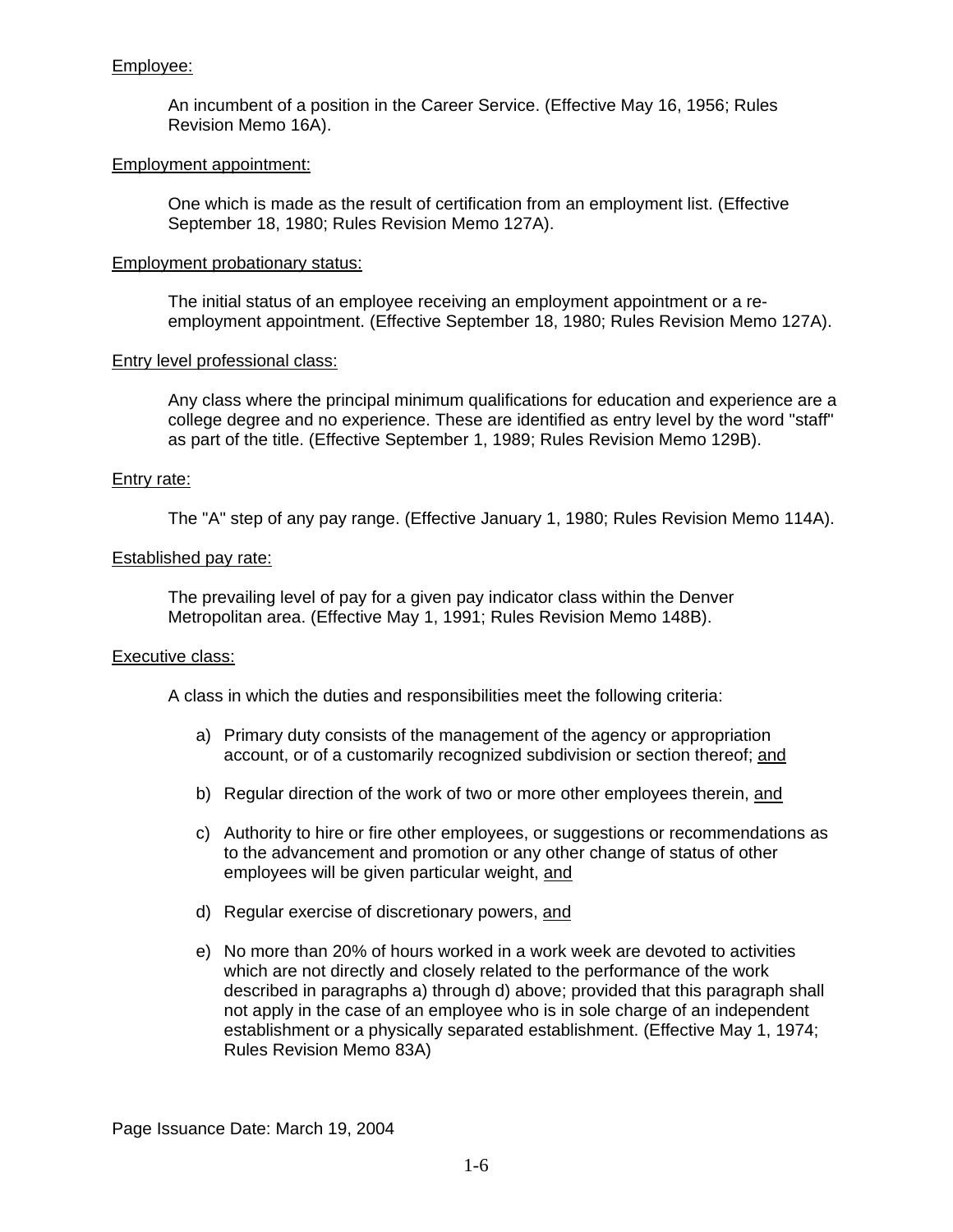### Exempt employee:

An employee, except as otherwise provided, who is not entitled to receive overtime pursuant to these Rules. (Effective August 16, 1985; Rules Revision Memo 74B).

#### Exempt pay schedules:

Schedules of pay grades in the pay plan applicable to those executive, administrative, professional and supervisory classes which are exempt from overtime under standards of the Fair Labor Standards Act, regardless of whether or not overtime is paid because of prevailing practice in the Denver Metropolitan area. (Effective September 1, 1989; Rules Revision Memo 129B).

### Fringe benefits:

Vacation, holidays, sick leave, payments for injuries or sickness received in the line of duty, health insurance, life insurance, pensions, termination pay, uniform and equipment allowances, dependents' benefits, longevity pay, and any other financial or economic benefits which are found by the Career Service to be the prevailing practice in the Denver metropolitan area. (Effective September 22, 1978; Denver City Charter, Section  $C5.26-1$ .

#### Full-time position:

One in which the employee is scheduled to work forty (40) hours per week or is scheduled to work eighty (80) hours in two (2) weeks under an authorized special work schedule. (Effective September 18, 1980; Rules Revision No. 127A).

#### General Reinstatement List:

Employees shall be placed on the general Reinstatement List for the classification they have been laid off from, demoted in lieu of lay-off from, or have voluntarily resigned or voluntarily demoted in lieu of lay-off from. The General Reinstatement List shall be used City-wide. (Effective March 19, 2004, Rule Revision Memo 247B)

#### Immediate family:

Husband, wife, son, daughter, mother, father, grandmother, grandfather, grandchildren, brother, sister, son-in-law, daughter-in-law, mother-in-law, father-in-law, brother-in-law, sister-in-law, domestic partner, and the mother, father, son, daughter, brother, or sister of the domestic partner, as well as minor children for whom the employee or the employee's domestic partner provide day-to-day care and financial support. (Effective March 16, 1995; Rules Revision No. 178, Series B).

#### Incumbent:

The current occupant of a position in the Career Service. (Effective May 16, 1956; Rules Revision No. 16A)

#### Lay-off:

The involuntary separation of a career status unlimited employee, or a limited employee appointed prior to January 16, 2004, resulting from the abolishment of a position. (Eff. 9/18/1980, Rules Rev. 127A; Revised 3/19/2004, Rule Rev. 247B).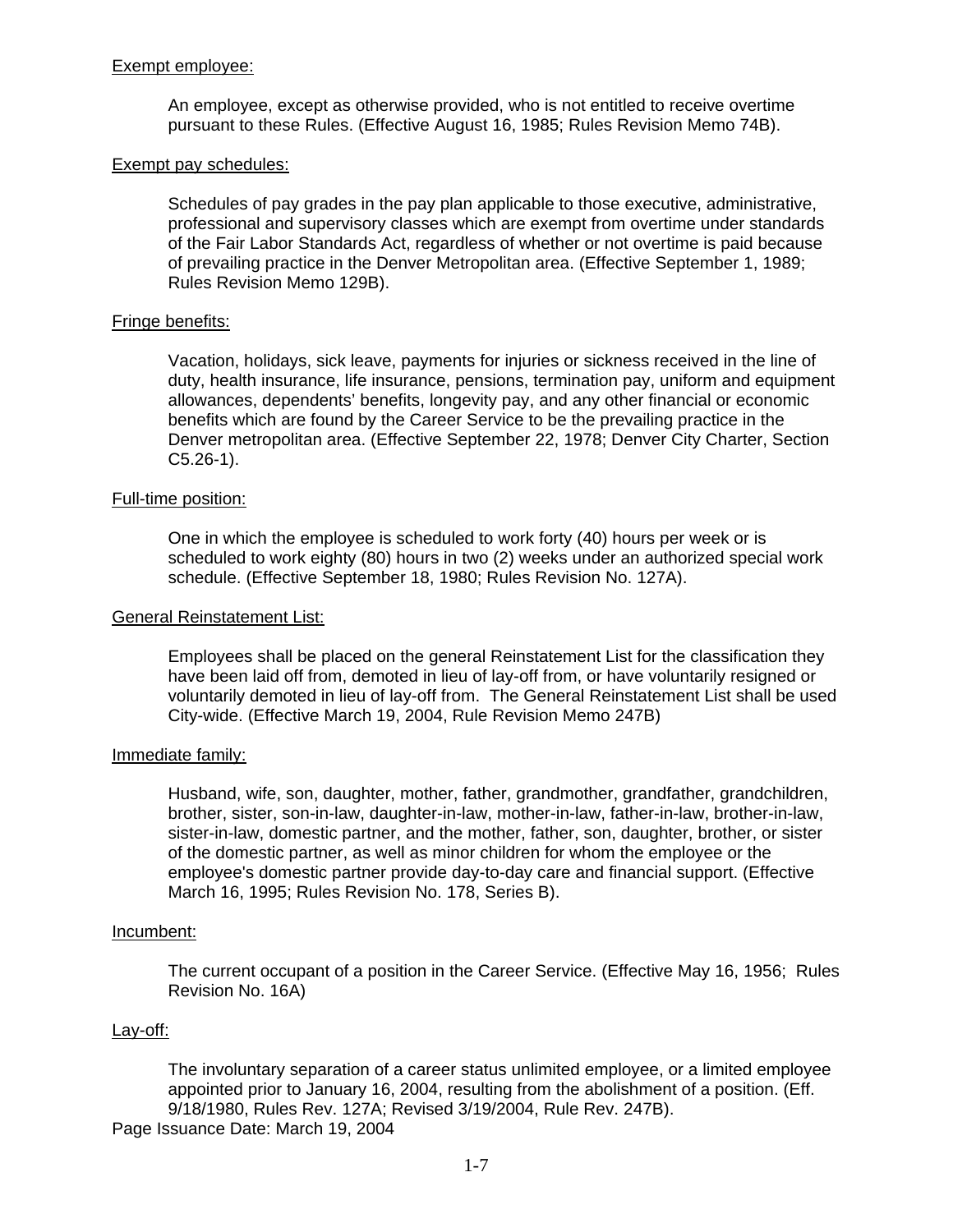### Lay-off unit:

An appropriation account, appropriation sub-account, combinations of appropriation subaccounts, or combinations of appropriation accounts for the purposes of lay-off. (Eff. 11/01/1979, Rules Rev.115A; Revised 3/19/2004, Rule Rev. 247B).

### Lay-off Unit Reinstatement List:

Employees shall be placed on the Lay-off Unit Reinstatement List for the classification they have been laid off from, demoted in lieu of lay-off from, or have voluntarily resigned or voluntarily demoted in lieu of lay-off from. The Lay-off Unit Reinstatement List shall only be used within the Lay-off Unit the employee was in when the lay-off took place. (Effective March 19, 2004, Rule Revision Memo 247B)

# Leave:

An authorized absence from regularly scheduled work hours which has been approved by proper authority. (Effective May 16, 1956; Rules Revision No. 16A).

### Length of Service:

Total number of years, months and days of continuous service, (for examination purposes) including time an employee is on authorized leave of absence without pay, but exclusive of service in non-career status positions. (Effective December 15, 1988; Rules Revision No. 118B; Revised March 19, 2004, Rule Revision Memo 247B).

### Limited position:

One which has a specified ending date. (Effective September 18, 1980; Rules Revision No. 127A).

### Marijuana Metabolite:

Delta-9-Tetrahydrocannabinol-9-Carboxylic Acid. (Effective December 31, 1994; Rules Revision Memo 177).

### Merit increase:

An increase in pay resulting from specified ratings on Performance Enhancement Program Reports, not to exceed the top of the pay range for the class. (Effective September 1, 1989; Rules Revision No. 129B).

### Minimum qualifications:

The qualifications contained in the class specification which a person must possess in order to qualify or compete for a given class of positions in the Career Service. (Effective November 1, 1979; Rules Revision No. 115A).

### Month of service:

The period of time between a given date in one month and the preceding day in the following month (e.g., April 16 through May 15). (Effective October 12, 1981; Rules Revision Memo 19B).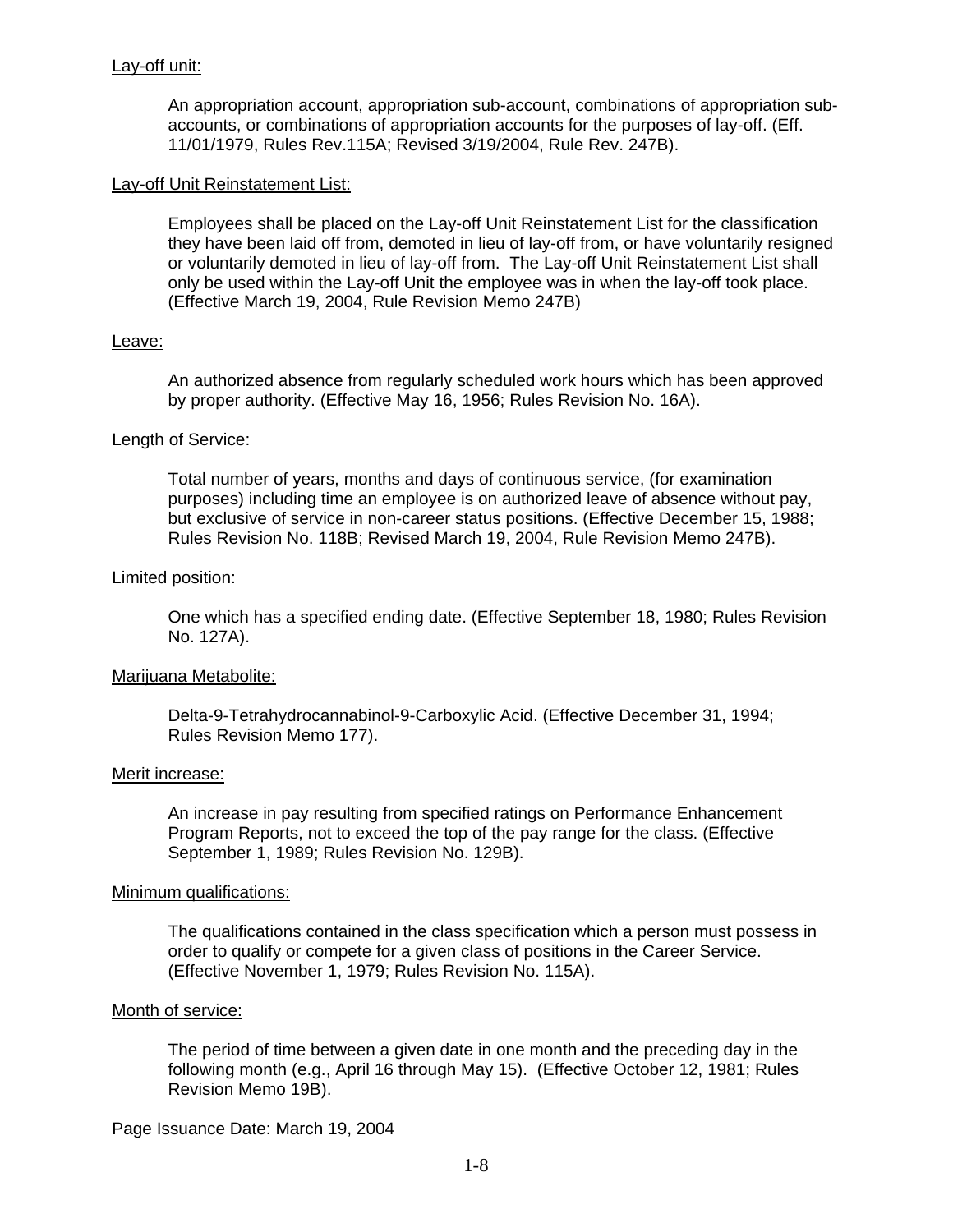#### Non-career status:

The status of an employee who works as needed and who serves no probationary period. (Effective September 18, 1980; Rules Revision Memo 127A; Rev. 3/19/2004, Rule Rev. 247B).

#### Non-exempt employee:

An employee who is entitled to overtime pursuant to these Rules. (Effective August 16, 1985; Rules Revision Memo 74B).

### Non-exempt pay schedules:

Schedules of pay grades in the pay plan applicable to those classes which receive overtime because of standards of the Fair Labor Standards Act. (Effective September 1, 1989; Rules Revision Memo 129B).

#### Occupational group:

One or more classes so nearly alike in the essential character of their duties and responsibilities that the same pay adjustments can be applied. (Effective November 2, 1989; Rules Revision Memo 134B).

### On-call position:

A position which may have routine or variable work patterns and is normally only filled to accommodate seasonal or short term activities in various city agencies. (Effective May 1, 1991; Rules Revision Memo 148B).

### Organizational title:

The title of a position, which may differ from the class title, used in a given agency for operating purposes. (Effective May 16, 1956; Rules Revision Memo 16A).

### Overtime work:

Work performed by eligible employees in part-time or full-time positions in excess of eight (8) hours a day, or forty (40) hours a week, or in excess of the number of hours specified for a given period of time in a special work schedule adopted pursuant to Subsection 10-35 Special Work Schedules; or work performed by eligible employees in on-call positions in excess of forty (40) hours per week. (Effective February 14, 1985; Rules Revision Memo 71B).

#### Part-time position:

One in which an employee is scheduled to work less than forty (40) hours per week. (Effective September 18, 1980; Rules Revision Memo 127A).

#### Pay grade:

The identifying number of a range of pay rates established by the classification and pay ordinance. (Effective May 1, 1991; Rules Revision Memo 148B).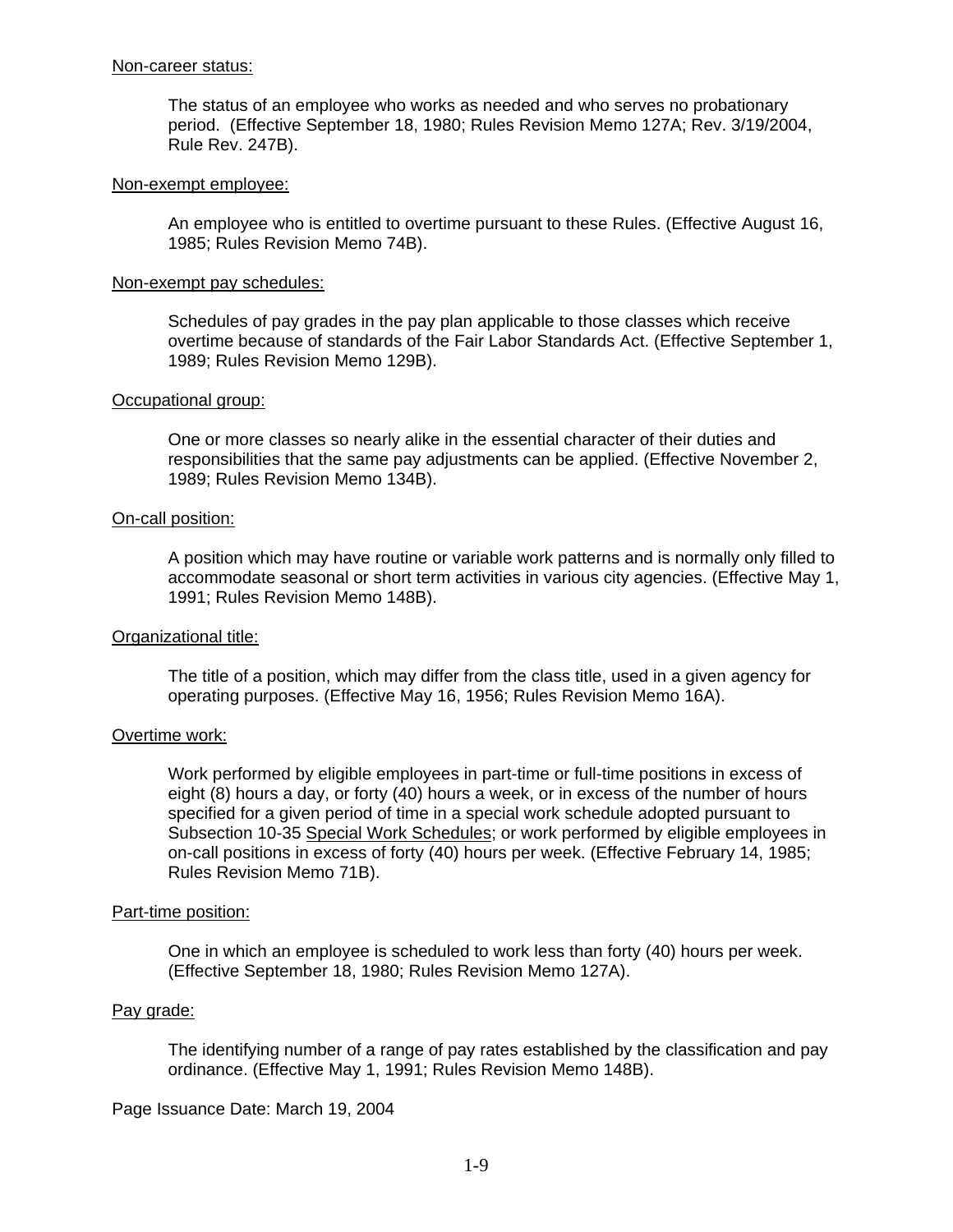### Pay indicator class:

A class for which pay data is collected in a pay survey. (Effective September 1, 1989; Rules Revision Memo 129B).

#### Pay period:

The semi-monthly work period for which earnings of employees are computed. (Effective May 16, 1956; Rules Revision Memo 16A).

#### Pay plan:

The listing of pay rates for all pay ranges assigned by ordinance to each class of positions in the classification plan. (Effective May 1, 1991; Rules Revision Memo 148B).

#### Pay range:

The entry rate to the maximum rate of the pay grade established for a class by the classification and pay ordinance. (Effective September 1, 1989; Rules Revision Memo 129B).

#### Pay step:

A rate of pay within a pay range. (Effective September 1, 1989; Rules Revision Memo 129B).

#### Performance Enhancement Program:

A program identifying for each employee the job responsibilities of his or her position, expected accomplishments, and action plans for the specified time period. (Effective January 1, 1988; Rules Revision Memo 102B).

#### Performance Enhancement Program Report:

A written evaluation of the performance of an employee designed to inform the employee of the manner in which he or she is meeting expected accomplishments established by the Performance Enhancement Program. (Effective January 1, 1988; Rules Revision Memo 102B).

#### Position:

The aggregate of duties and responsibilities performed by one person. (Effective September 18, 1980; Rules Revision Memo 127A).

#### Position and personnel requisition form:

The form used by appointing authorities to create positions and to request certification of eligibles in order to make an appointment to a position. (Effective September 1, 1989; Rules Revision Memo 129B).

#### Position number:

The number assigned by an agency to each position within that agency. (Effective May 16,1956; Rules Revision Memo 16A).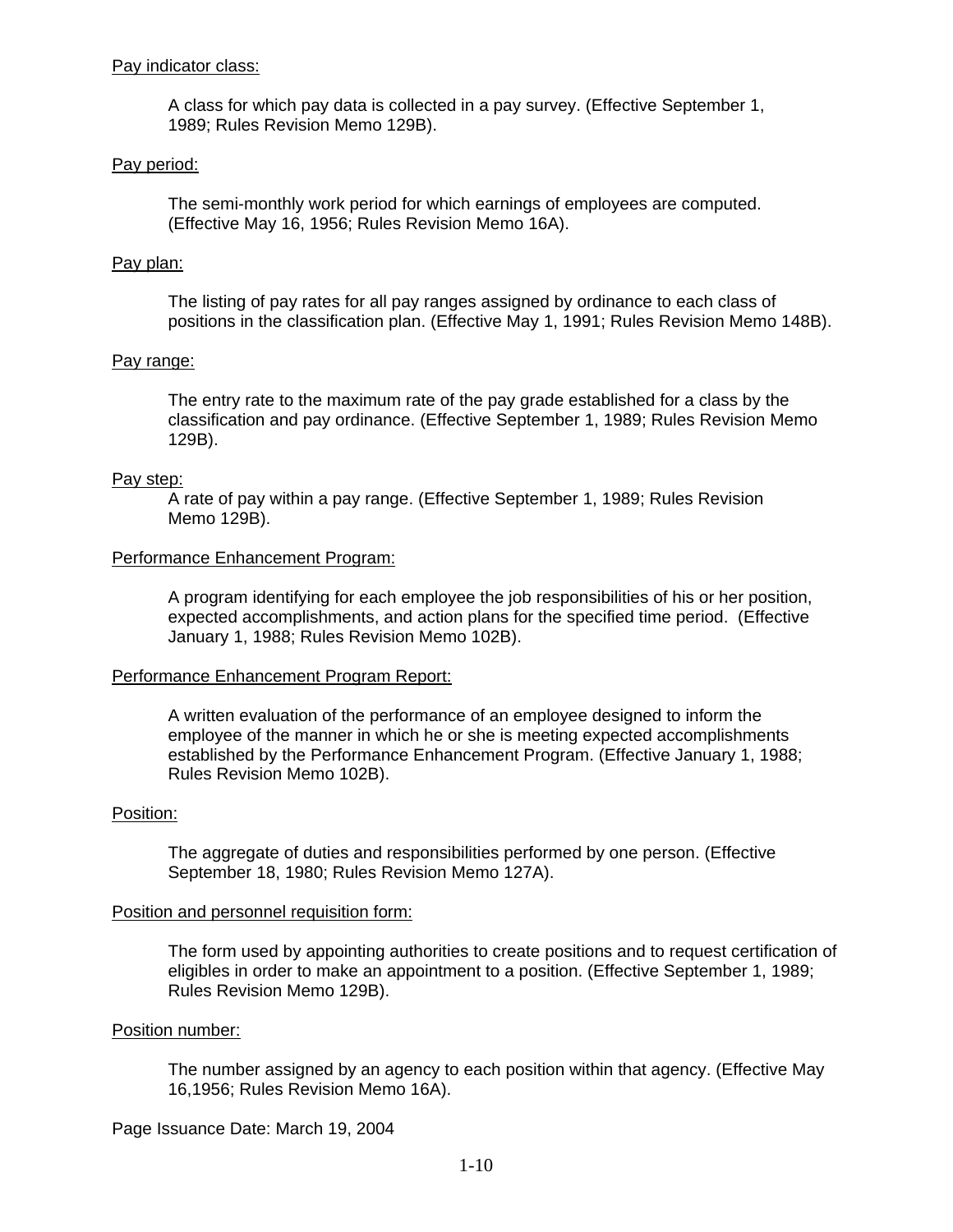# Prevailing practice (fringe benefits):

The level of fringe benefits predominant among employers in the Denver Metropolitan area, as measured by the total value of such fringe benefits. (Effective September 1, 1989; Rules Revision Memo 129B).

# Probationary period:

A period of time following employment appointment, promotional appointment, or reemployment which is a work-test period for the employee, and during which the employee is on a trial basis. (Effective September 18, 1980; Rules Revision Memo 127A).

# Professional class:

A class in which the duties and responsibilities meet the following criteria: a) Primary duties consist of the performance of:

- 1) Work requiring knowledge of an advanced type in a field of science or learning customarily acquired by a prolonged course of specialized intellectual instruction and study, as distinguished from a general academic education and from an apprenticeship, and from training in the performance of routine mental, manual, or physical processes, or
- 2) Work that is original and creative in character in a recognized field of artistic endeavor (as opposed to work which can be produced by a person endowed with general manual or intellectual ability and training), and the result of which depends primarily on the invention, imagination, or talent of the employee, or (Effective March 2, 1982; Rules Revision Memo 30B)
- 3) Teaching, tutoring, instructing, or lecturing in the activity or imparting knowledge, as a teacher in the school system or educational establishment or institution, and
- b) Work requires the consistent exercise of discretion and judgment in its performance, and
- c) Work is predominantly intellectual and varied in character (as opposed to routine mental, manual, mechanical, or physical work) and is of such character that the output produced or the result accomplished cannot be standardized in relation to a given period of time, and
- d) No more than 20% of hours worked in the work week is devoted to activities which are not an essential part of and necessarily incident to work described in paragraphs a) through c) above. (Effective May 1, 1974; Rules Revision Memo 83A).

### Promotion:

The change of an employee from a position in one class to a different position in another class if (1) the second class is in the same pay schedule, and the first three digits of the identification number of the pay grade of the second class are higher than the first three digits of the first class; or (2) in a different pay schedule with a higher entry rate. (Effective September 1, 1989; Rules Revision Memo 1 29B).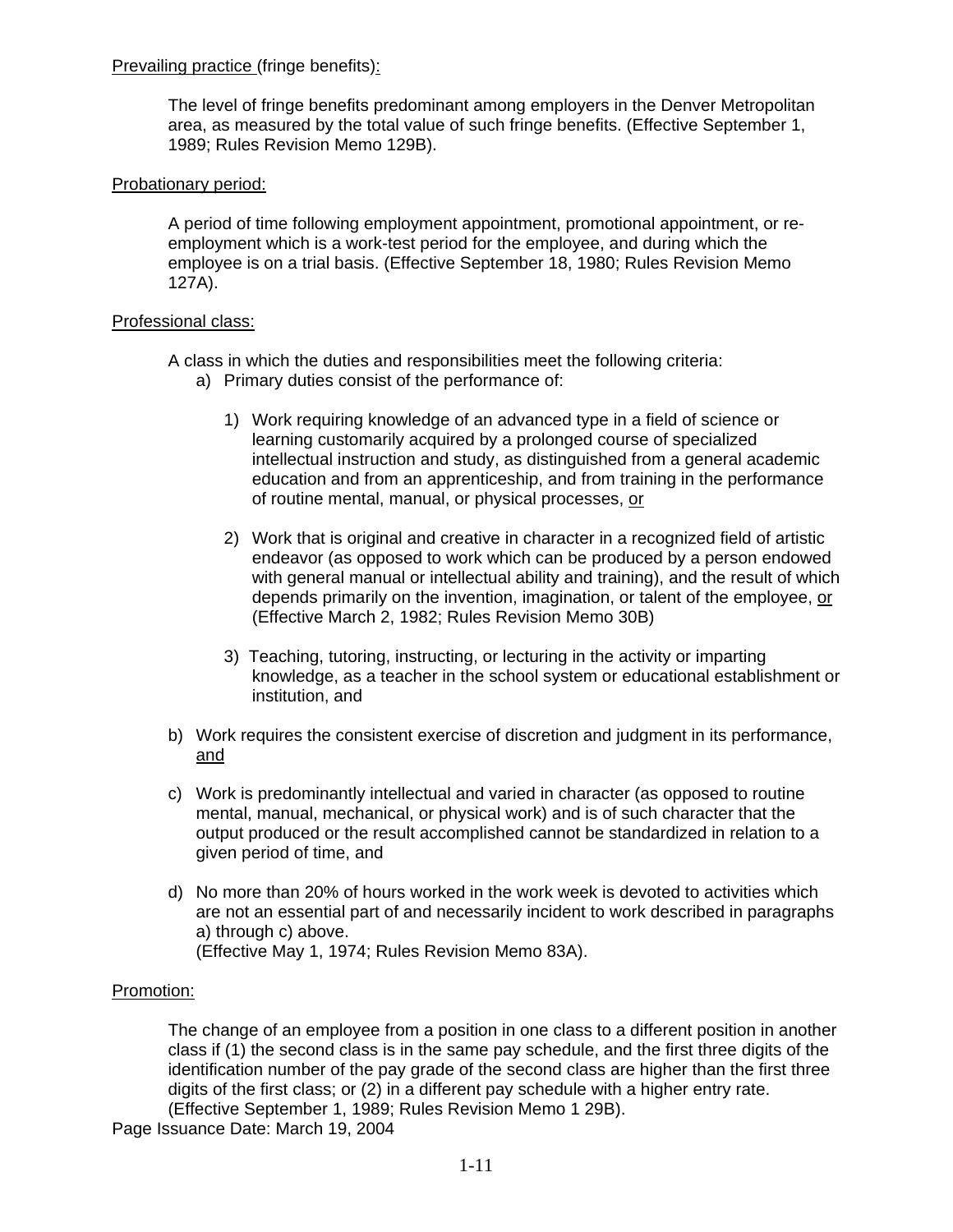### Promotional appointment:

One which moves an employee from a position in one class to a position in another class meeting the criteria for a promotion (Effective September 1, 1989; Rules Revision Memo 129B).

### Promotional probationary status:

The initial status of an employee receiving a promotional appointment. (Effective September 18, 1980; Rules Revision Memo 127A).

### Promotional reinstatement appointment:

An appointment which is made of an employee who has demoted in lieu of lay-off and who has been certified from a reinstatement list. (Effective September 1, 1989, Rules Revision Memo 129B; Rev. March 19, 2004, Revision Memo 247B).

#### Provisional class:

A class of positions established by the Career Service Board, subject to approval by the City Council within three months from the effective date of the action. (Effective May 16, 1956; Rules Revision Memo 116A).

#### Reallocation:

The formal process of assigning a filled position to its proper class on the basis of the duties performed and the responsibilities exercised. (Effective December 18, 1978; Rules Revision Memo 107A).

### Reassignment:

The change of duties of an employee in a position in a class or the movement of an employee from a position in the same class within the same agency or within consolidated appropriation accounts.

#### Re-employment appointment:

One which is made of a former employee who has separated, other than by a dismissal, from the Career Service within the last five (5) years prior to the date of re-employment. (Effective September 18, 1980; Rules Revision Memo 127A).

#### Reinstatement appointment:

An appointment which is made of an employee who is not in the Career Service who has been certified from a reinstatement list. (Effective September 18, 1980; Rules Revision Memo 127A; Rev. March 19, 2004, Revision Memo 247B).

### Reinstatement List:

The Reinstatement List shall be maintained in two forms: Lay-off Unit Reinstatement List and General Reinstatement list. (Eff. 3/19/04, Rule Rev. Memo 247B)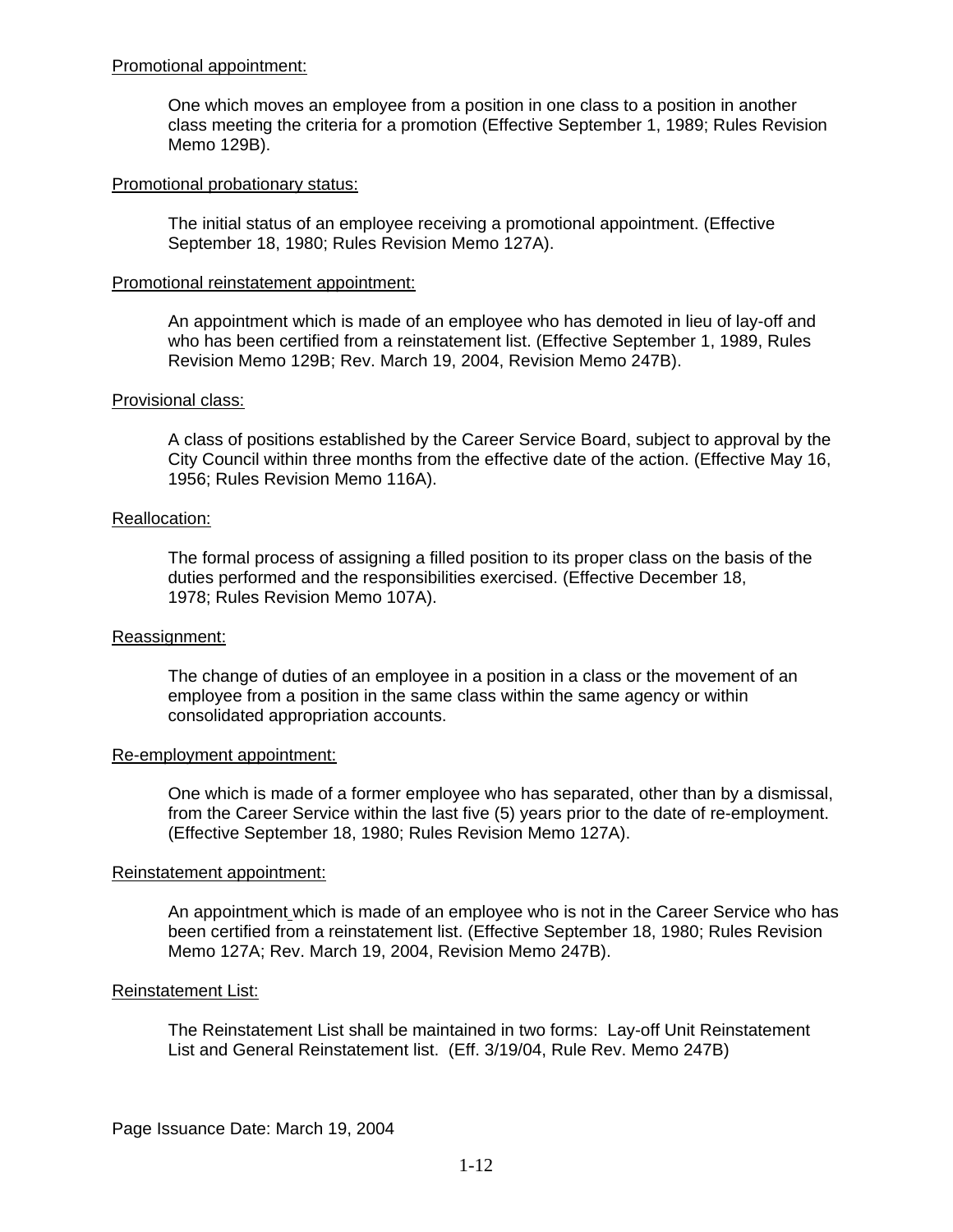# Re-promotion appointment:

One in which an employee is appointed to a different position (1) in a higher class in which such employee was previously employed, or a successor class; or (2) in any class for which qualified with the same entry rate or an intervening entry rate. A re-promotion appointment shall meet the following two requirements: (1) the re-promotion is not a reinstatement, and (2) the previous reemployment was within five (5) years preceding the re-promotional appointment. (Effective September 1, 1989; Rules Revision Memo 129B).

# Return from promotional probation:

Change of a career status employee serving promotional probation to a position in the class from which promoted within the agency from which promoted. (Effective December 3, 1981; Rules Revision Memo 25B).

# Resignation:

The voluntary separation of an employee from the Career Service. (Effective May 16, 1956; Rules Revision Memo 16A).

### Retirement:

The separation of an employee from the Career Service who is required to retire because of mandatory retirement age or who is eligible to retire under the provisions of the Denver Employees' Retirement Plan. (Effective November 1,1965; Rules Revision Memo 47A).

### Separation:

The termination of employment by reason of probation, disqualification, lay-off, resignation, retirement, dismissal, or death. (Effective September 18, 1980; Rules Revision Memo 127A).

### Serious health condition:

A physical or mental illness, injury, impairment or condition, including prenatal care, which involves inpatient care in a medical care facility or continuing treatment by a health care provider, or which prevents the employee from performing the functions of the position held. (Effective December 2, 1993; Rules Revision 167B).

### Sexual harassment:

Unwelcome sexual advances, requests for sexual favors, or other verbal or physical conduct of a sexual nature, when:

- a) submission to such conduct is made either explicitly or implicitly a term or condition of an individual's employment; or
- b) submission to or rejection of such conduct by an individual is used as the basis for employment decisions affecting such individual; or
- c) such conduct has the purpose or effect of unreasonably interfering with an individual's work performance or creating an intimidating, hostile, or offensive environment. (Effective March 22, 1984; Rules Revision 60B).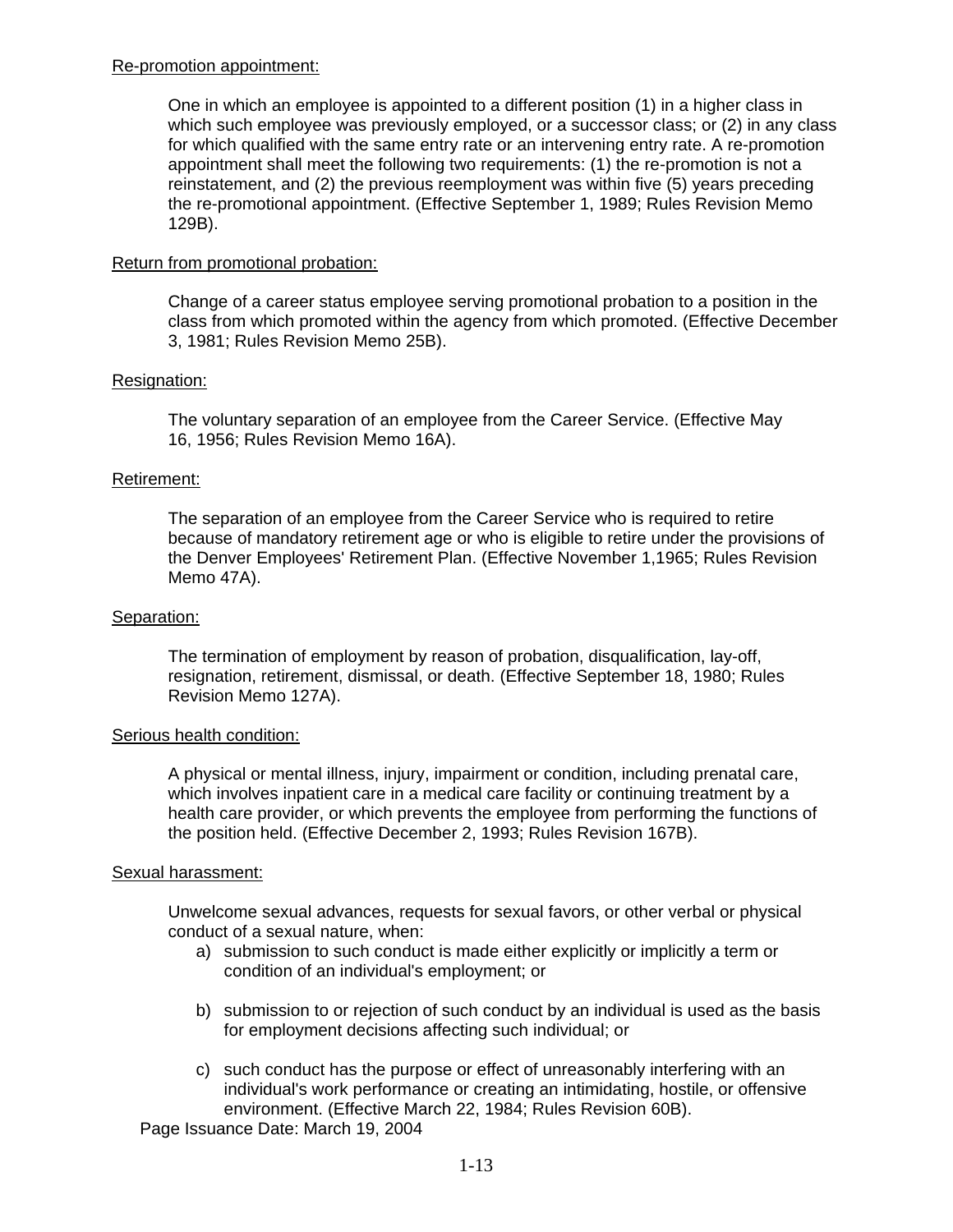### Short range pay schedule:

A schedule of pay grades in the pay plan applicable to those classes which are utilized to determine pay for "seasonal" or "on-call" positions. (Effective May 1, 1991; Rules Revision 148B).

# Staggered work schedule:

The assignment of differing reporting times to individual employees. (Effective November 14, 1978; Rules Revision 104A).

# Standard work week:

The five-day, forty-hour work week. (Effective May 16, 1956; Rules Revision 16A).

### Subject to the effects of an illegal drug or drug metabolite:

Having the presence of an illegal drug or an illegal drug metabolite in an individual's system, as determined by appropriate testing of urine specimen that is equal to or greater than the levels specified below for the confirmation test.

- a) Marijuana metabolite 15 NG/ML b) Cocaine metabolite(s) 150 NG/ML. c) Morphine and/or Codeine 300 NG/ML
	- d) Phencyclidine (PCP) (and/or metabolites) 25 NG/ML e) Amphetamine and/or methamphetamine 500 NG/ML
	- (Effective December 31, 1994; Rules Revision Memo 177).

# Suspension:

An involuntary absence without pay imposed on an employee as a disciplinary action. (Effective March 15, 1979; Rules Revision 11OA).

### Trainee:

A student, apprentice or intern in the Career Training Service. (Effective January 1, 1988; Rules Revision 101B).

### Transfer appointment:

One which moves an employee from a position in one class to a different position:

- a) in the same class in a different agency; or
- b) in a different class in the same pay schedule where the first three digits of the identification number of the pay grade are the same; or
- c) in a different class in a different pay schedule where the entry rates are the same. (Effective September 1, 1989; Rules Revision 129B).

### Unlimited position:

One which has no specified ending date. (Effective September 18, 1980; Rules Revision 127A).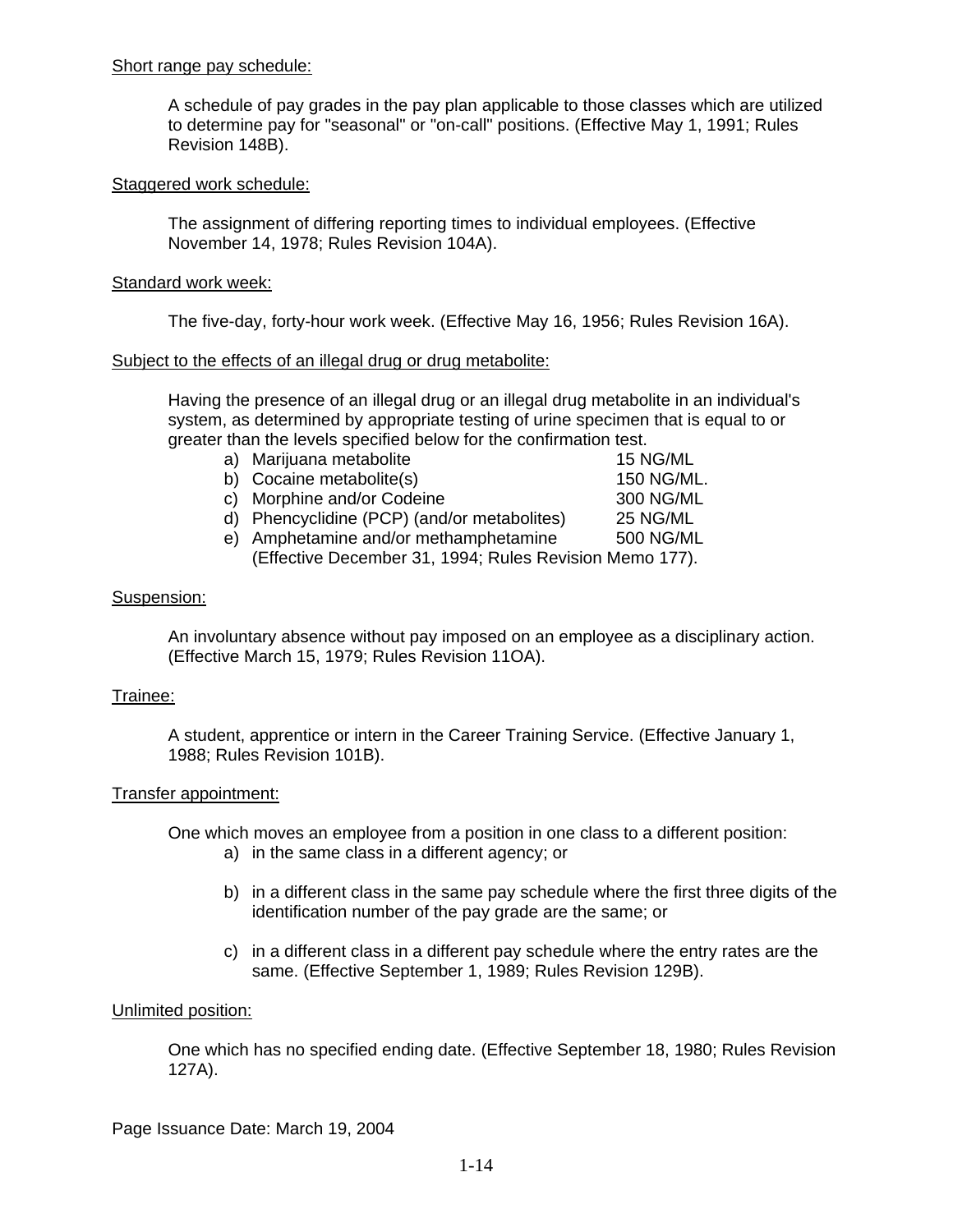### Verbal warning:

An oral statement telling an employee about a violation or failure to perform and advising of consequences of repeated acts or omissions. A verbal warning does not become a written reprimand merely because the supervisor makes a note of the event. (Effective March 15, 1979; Rules Revision 11OA).

### Work days:

The established or scheduled days an employee shall work. (Effective May 16, 1956; Rules Revision 16A).

### Work week:

The total of scheduled work days in a seven (7) day period starting at 12:01 A.M. on Monday and ending on Sunday evening at 12:00 Midnight, unless a different period has been established in accordance with these rules. (Effective September 19, 1985; Rules Revision 75B).

### Workmen's compensation:

Benefits received by an employee who is injured while carrying out his work assignment as determined by the Workmen's Compensation Act of Colorado. (Effective May 16, 1956; Rules Revision 16A).

#### Written reprimand:

A written statement of specific charges of violation or failure to perform, of the acts upon which such charges are based, and a warning of the consequences of repetition. To be a written reprimand under these Rules, the written statement shall be sent to the Career Service Authority for inclusion in the employee's personnel file. (Effective January 1, 1980; Rules Revision 114A).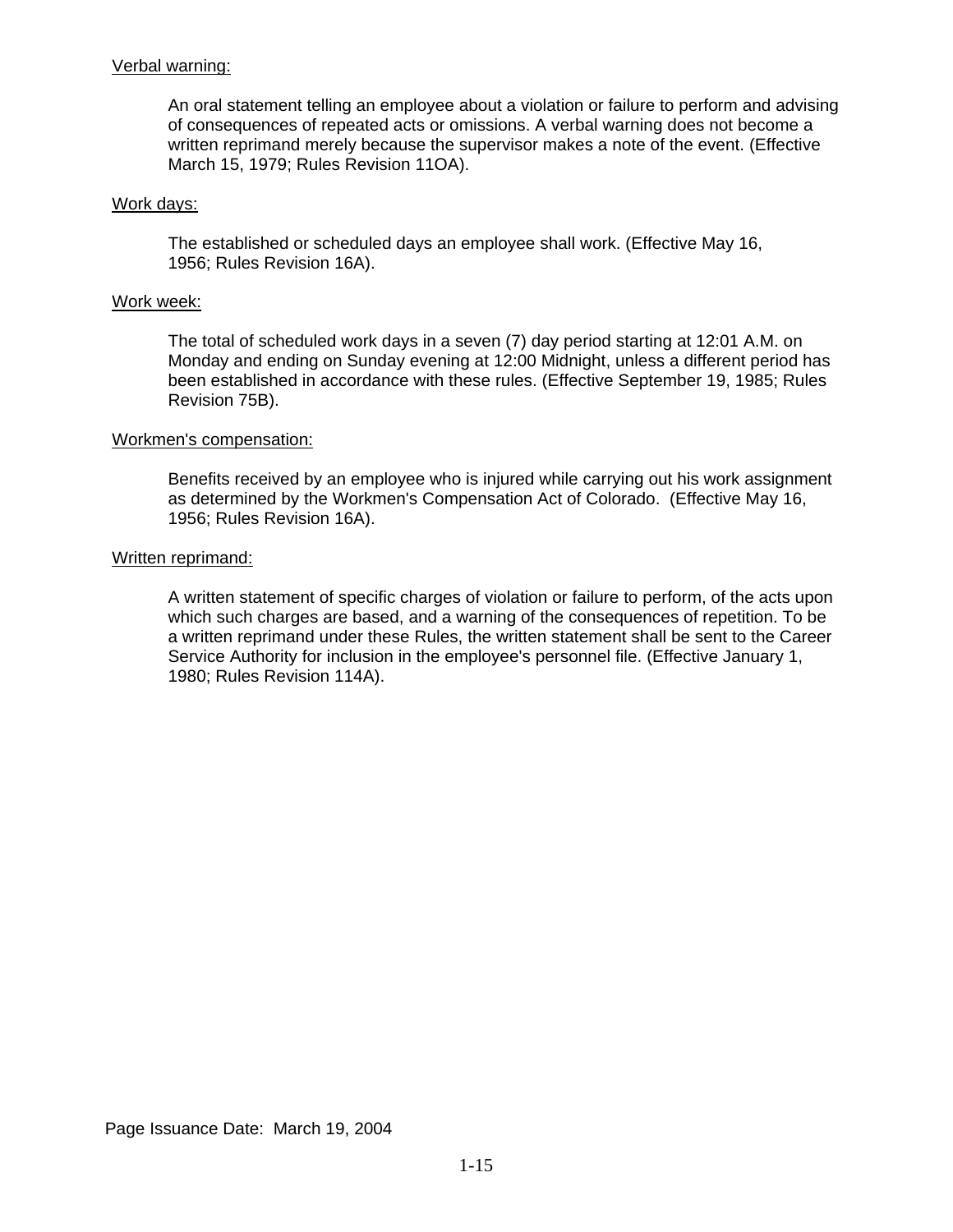# RULE 4 **CERTIFICATION**

# Section 4-10 Certification

Certification is the act of transmitting the names of eligibles to an appointing authority for the appointing authority's selection in making an appointment to a position.

### Section 4-20 Request for Certification of Eligibles

# 4-21 General

When a vacancy in the career service is expected, the agency shall submit a position and personnel requisition as soon as possible. The Career Service Authority shall, when requested, give agencies lists of eligible candidates qualified to do the job. For purposes of certification, promotional and open competitive candidates shall be combined on one employment register.

# Section 4-30 Eligibility Lists Defined

- A. Types of lists: Eligible lists include lay-off unit reinstatement, general reinstatement, lay-off referral, and employment. Eligibility lists will be maintained by job class. (Revised Eff. 3/19/04, Rule Rev. Memo 247B)
- B. Order of Eligibility Lists used in Certification (Revised Eff. 3/19/04, Rule Rev. Memo 247B)
	- 1. Lay-off unit reinstatement list
	- 2. General reinstatement list
	- 3. Lay-off referral list
	- 4. Employment list
	- 5. On-call clerical list
- C. Order of names on lists: For the employment list and the on-call clerical list, eligible candidates shall be listed by score order, highest score first.

For lay-off unit and general reinstatement lists and lay-off referral lists, eligible candidates shall be listed in reverse order of the effective date of their lay-off, or demotion in lieu of lay-off, or voluntary resignation in lieu of lay-off, or voluntary demotion in lieu of lay-off, with the most recently laid off higher on the list. (Revised Eff. 3/19/04, Rule Rev. Memo 247B)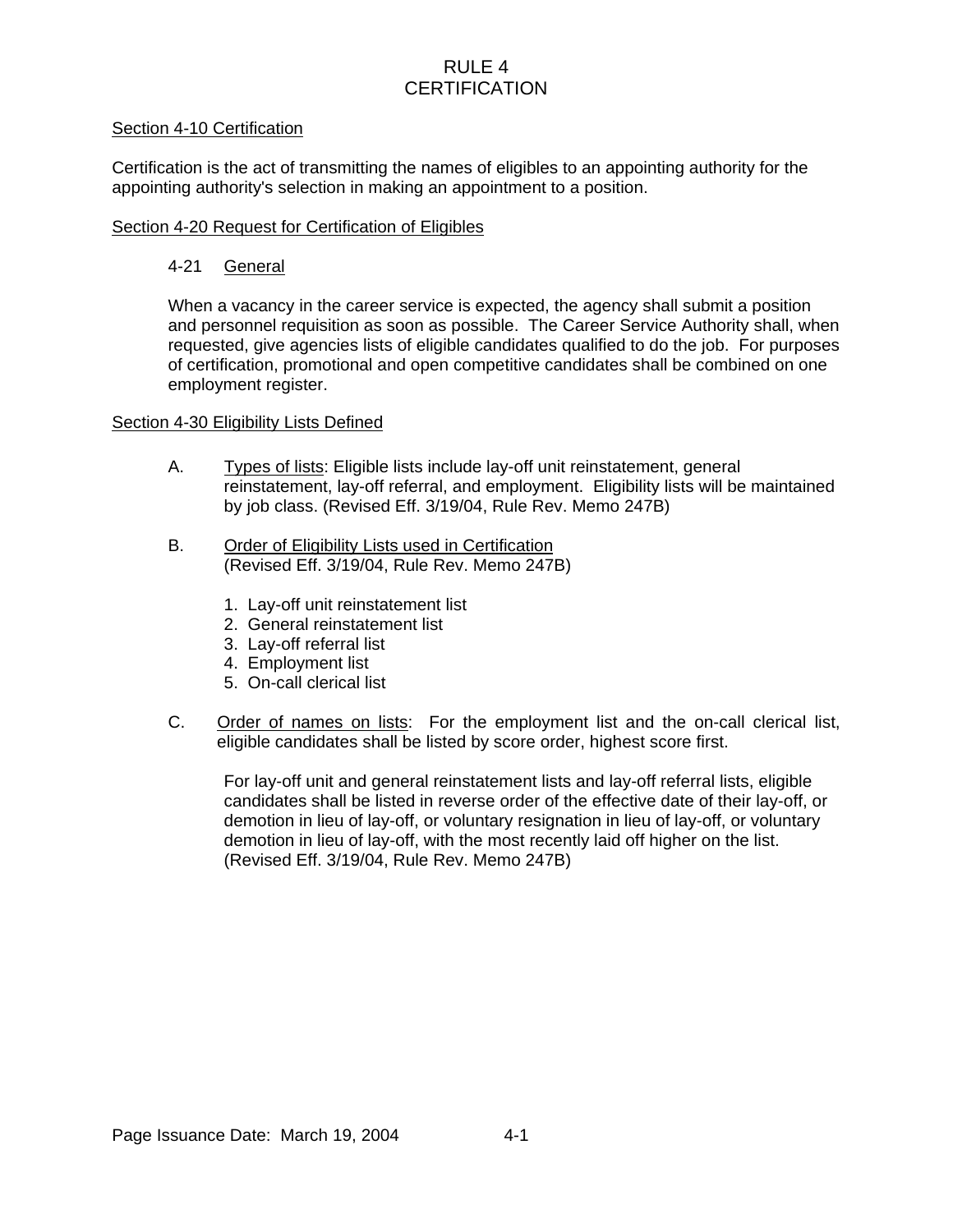- D. Tie scores: For certification purposes, tie scores shall be considered the same rank.
- 4-32 Lay-off Unit and General Reinstatement Lists
	- A. Establishment: These lists are composed of names of employees with career status who:
		- 1. have been laid off
		- 2. demoted to avoid being laid off
		- 3. voluntarily resign or demote in lieu of layoff. (Revised 3/19/04, 247B)
	- B. When names are added: As soon as administratively feasible, with the effective date being the effective date of the lay-off, demotion in lieu of layoff, or resignation in lieu of lay-off. (Revised 3/19/04, 247B)
	- C. List Life: Eligible candidates will be listed for one year unless removed for cause. This list may be extended for one year if the Personnel Director determines it is in the best interest of the City to do so.
	- D. Certification from a Unit Layoff List:
		- 1. Certification from the Lay-off Unit Reinstatement list is mandatory and exclusive. No other certification shall be made while any available eligible remains on this list. Certification shall consist of the highest ranking available eligible, or if there are ties, all those at the highest ranking. (Revised 3/19/04, 247B)
		- 2. Certification from the Lay-off Unit Reinstatement List to positions with special qualifications: If a Lay-off Unit Reinstatement List exists for a class in which the agency has a position with a special requirement, which was:
			- a) established at the time the position was previously filled or with written justification approved by the Personnel Director;
			- b) established, justified and approved by the Personnel Director at the time of the layoff; or
			- c) established, justified and approved by the Personnel Director subsequent to the time of layoff.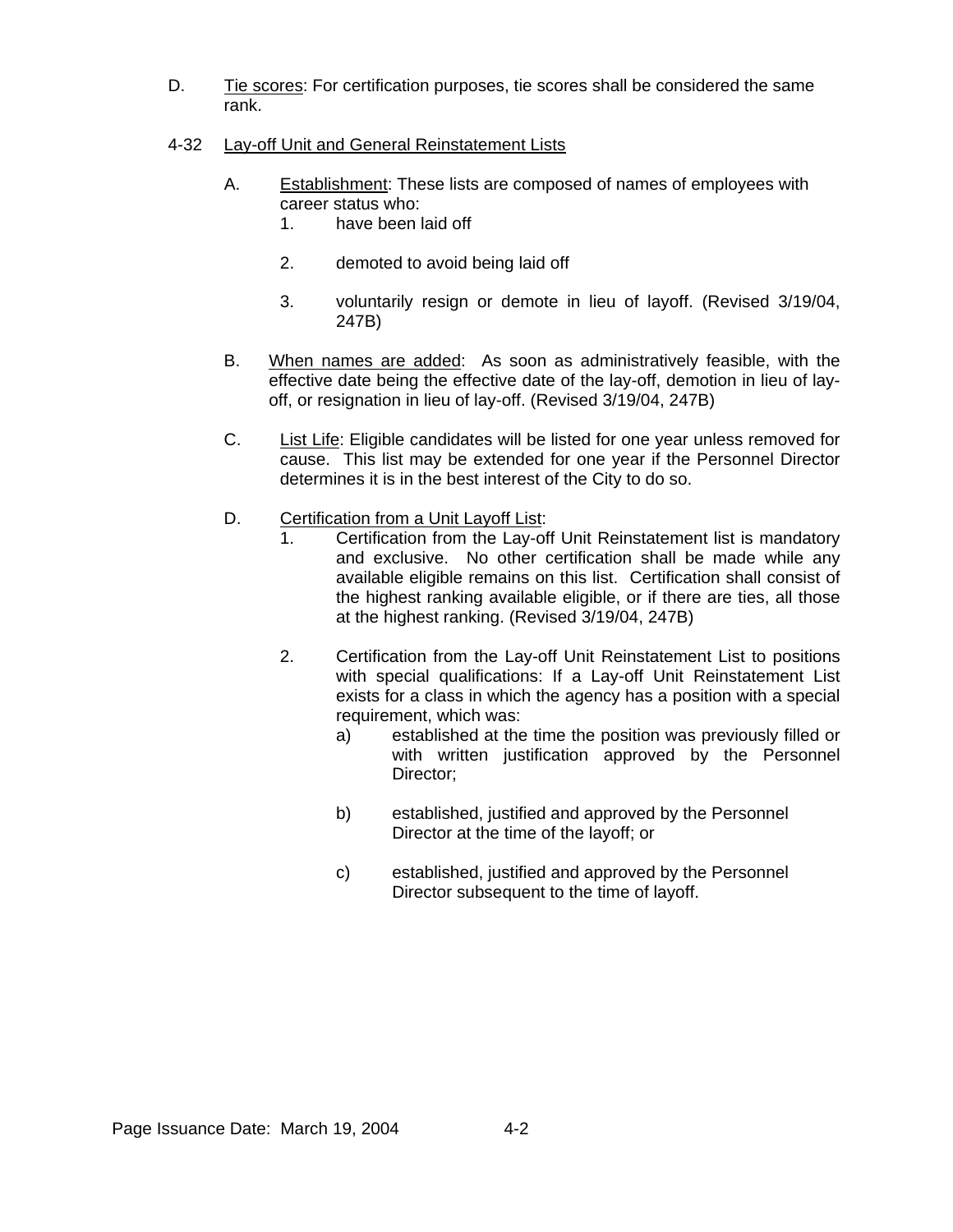Certification shall consist of the highest ranking available eligible who has the special qualifications or if there are ties, all those with the required special qualification at the highest ranking. If no eligible appears to have the special preferred skills, the entire layoff unit reinstatement list for the class shall be submitted to the appointing authority. If the appointing authority rejects all names certified a certification shall then be made in accordance with the rules applicable when there is no layoff unit reinstatement list. (Revised 3/19/04, 247B)

- E. Certification from a General Reinstatement List: Certification from the General Reinstatement List is mandatory, but not exclusive. The number certified from this list shall be equal to the number of vacancies plus fourteen (14). (Revised 3/19/04, 247B)
- F. Abolishment of layoff list: Any layoff list may be abolished at any time by the Personnel Director if the job description is abolished or revised, or if the minimum qualification requirements are revised.

# 4-33 Lay-off Referral List

- A. Establishment: This list is composed of current employees with career status who have been notified that they are scheduled to be laid off or have been laid off and who have applied for and met minimum qualifications for classes at or below the level of their current or most recent classification.
- B. When names are added: The name of an eligible employee whose lay-off is pending shall be added to the lay-off referral list as soon as administratively feasible, after the employee requests placement on the List. In no event shall the effective date be later than the effective date of the lay-off, or demotion in lieu of lay-off, or voluntary resignation in lieu of lay-off, or voluntary demotion in lieu of lay-off. (Revised 3/19/04, 247B)
- C. List Life: Eligible candidates will be listed for one year unless removed for cause. This list may be extended for one year if the Personnel Director determines it is in the best interest of the City to do so.
- D. Certification from a Layoff Referral List: Certification from the Lay-off Referral List is mandatory, but not exclusive. The number certified from the layoff referral list shall be equal to the number of vacancies plus fourteen (14). (Revised 3/19/04, 247B)
- E. Abolishment of layoff referral list: The Personnel Director may abolish any layoff referral list at any time if the class job description is revised or the minimum qualification requirements are revised.
- 4-34 Employment List
	- A. Establishment: This list is comprised of promotional and employment eligible candidates who have passed a career service examination or assessment.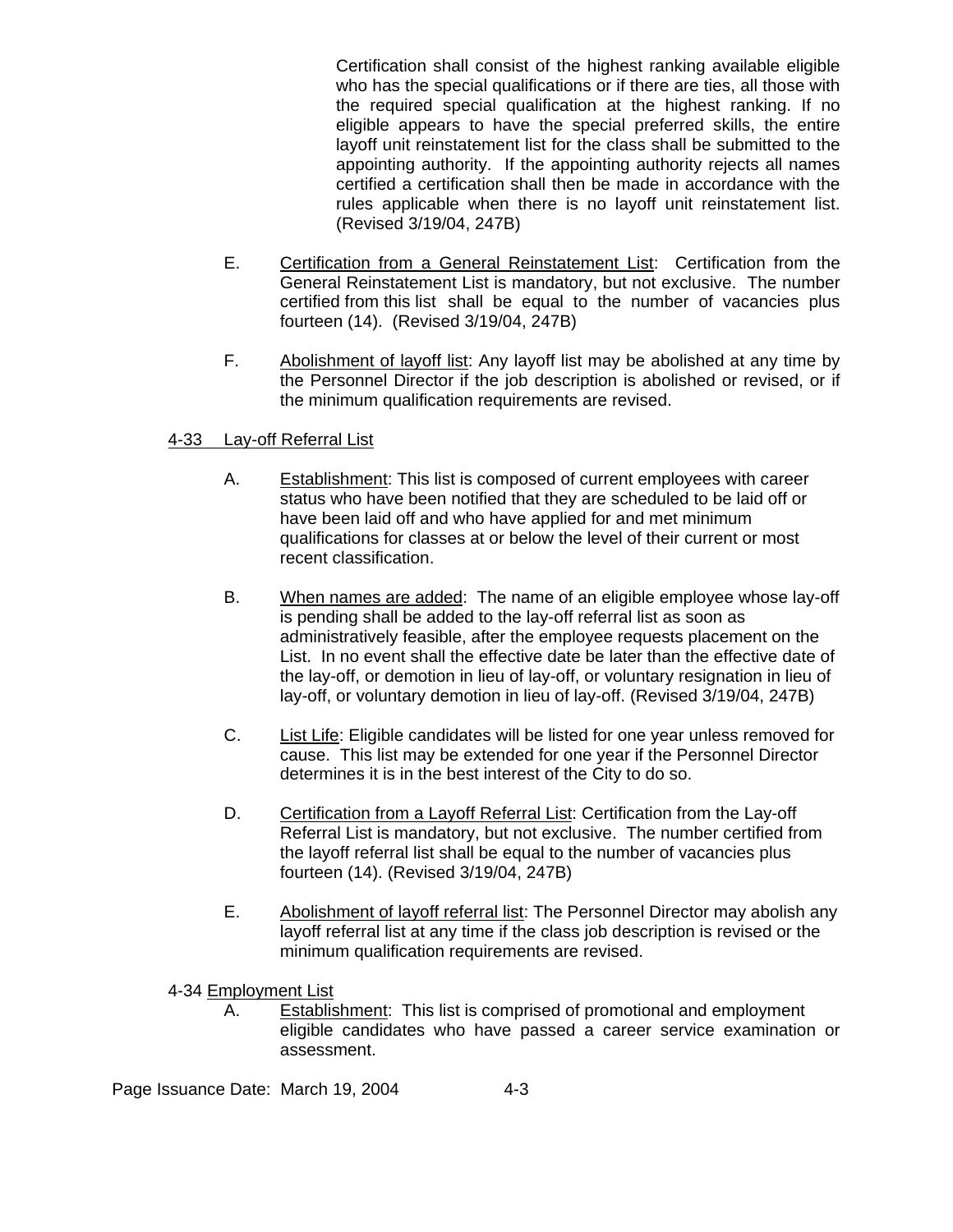- B. When names are added: names of eligible candidates are added on the date of the mailing of the notice to passing candidates.
- C. List life: Eligible candidates will be listed for one year unless removed for cause. This list may be extended if the personnel director determines it is in the best interest of the city to do so.
- D. Certification from an employment list
	- 1. Promotional only certification: For promotional only certification and appointments, (15) names of promotional candidates with the highest score will be certified to the requesting department for one vacancy unless fewer are qualified. For multiple vacancies, the number of certified will be (14) fourteen plus the number of vacancies.
	- 2. Combined promotional and employment certification: Fifteen (15) names of eligible candidates including promotional and/or employment with the highest scores will be certified to the requesting department for one vacancy unless fewer are qualified. For multiple vacancies, the number certified will be (14) fourteen plus the number of vacancies.
	- 3. Hiring interviews: of the (15) fifteen names certified, a minimum of (5) five candidates from the certification list must be interviewed by the agency when filling a vacant position. Where certification is to fill multiple vacancies, a minimum of one-third (1/3) of the certified candidates must be interviewed.
	- 4. Fewer than 15 names certified: if fewer than (15) fifteen names are on an employment eligible list, all names shall be certified.
	- 5. On-call clerical employees: on-call clerical employees are not eligible for promotion and shall only be certified from the employment list as open employment eligibles.
- E. Recertification: employment list eligibles may be recertified during the life of the employment list. However, at the request of an appointing authority, employment eligibles may be excluded from recertification to the same department if approved by the Personnel Director.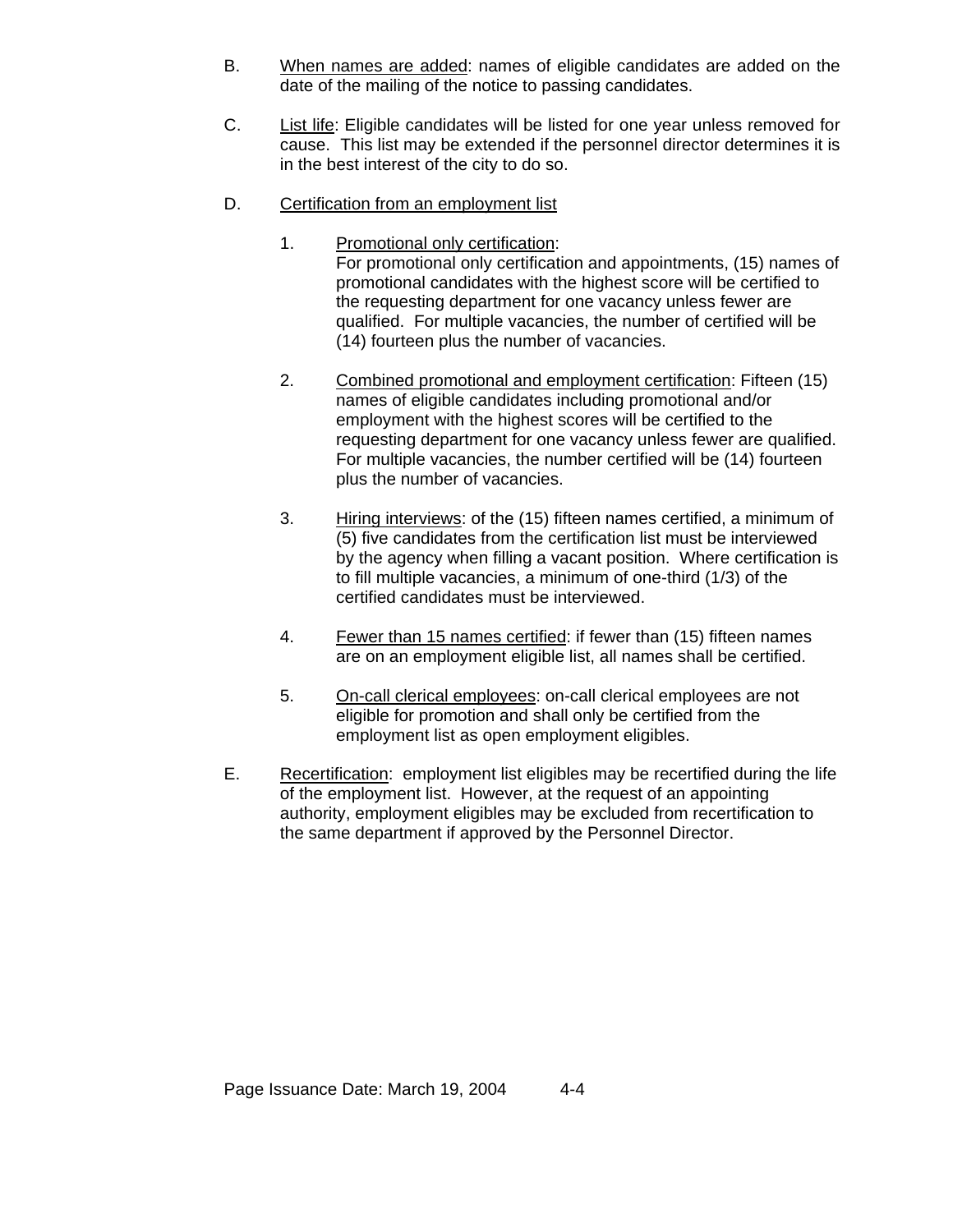- F. Special eligibility
	- 1. Trades Apprentices

Career service employees serving in the career service class of Trades Apprentice who have satisfactorily completed apprenticeship training needed for entrance into a promotional class, as evidenced by an appropriate statement of completion signed by their agency, and who meet the minimum qualification requirements of the promotional class, may have their name added to the employment list for the class and trade in which they have trained. They may be promoted without further certification. The trades involved are Carpentry, Electrical, Heating, Ventilating and Air Conditioning (HVAC), Heavy Equipment Mechanic, Painting and Plumbing.

- 2. Candidates with Disabilities: In some instances, established testing procedures may not be appropriate for candidates with disabilities who request accommodation in the testing process. The eligibility of these candidates shall be determined by scored procedures which accurately measure the candidate's ability to perform the essential functions of the class. The names of passing candidates may be added to the employment list and certified in accordance with the certification rules employment list eligibles.
- 3. Trainees:

 A trainee, intern, or public safety cadet employed in an career training service position may, upon completion of all entry-level requirements prescribed for a position including performance requirements, be certified at the entry level of a classification without examination.

4. Interns:

 Special eligibility internships are created in the following categories:

- a) Aviation
- b) Budget and management
- c) Engineering
- d) Human resource management/personnel
- e) Information technology
- f) Public safety
- G. Delayed Eligibility

An employee who is within (6) six months of meeting the minimum qualification requirements for a position at the time the exam is announced may petition to the Personnel Director to take the exam on a delayed eligibility basis. An employee who takes an examination on a delayed eligibility basis cannot be certified or appointed until he/she satisfies the minimum qualification requirements of the position.

H. Abolishment of employment list: The employment list may be abolished at any time if the Personnel Director determines it is in the best interest of the City to do so.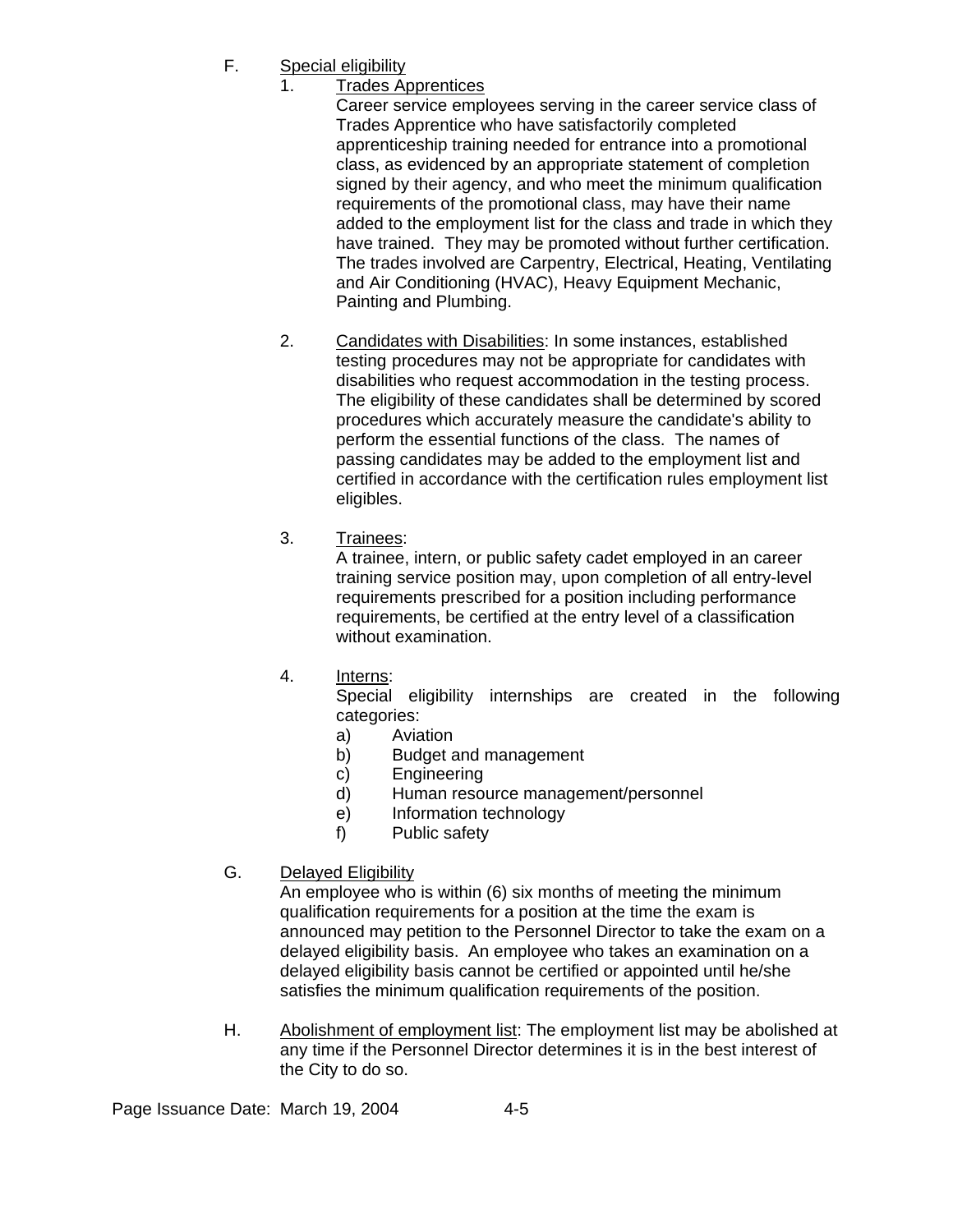candidates who can be reached immediately in person or by any other available means will be considered ready to work

# Section 4-70 Selection and notification Following Certification of Eligibles

- A. Selection by appointing authority The appointing authority shall select one of the eligibles certified to a vacancy as provided for in these rules.
- B. Notification of Selection Decision: When the appointing authority has decided whom to hire, Career Service Authority shall be notified immediately. Eligibles not hired shall be notified promptly by the appointing authority.

# Section 4-80 Cancellation of Certification and Requisitions Because of Inaction

Failure to Appoint: If the appointing authority fails to make an appointment within thirty (30) calendar days from the date of certification of the proper number of eligibles, the certification and the requisition upon which it is based shall be cancelled and the appointing authority notified.

An extension of time may be requested in writing and may be granted by the Personnel Director when such extension of time would be in the best interest of the City.

# Section 4-90 Exceptions to the Use of Employment Lists

Unless provided otherwise, the following exceptions to the use of employment lists may be used at the discretion of the appointing authority and shall not be construed as guaranteeing the employment or employment consideration of any employee or former employee:

- A. Transfer or demotion (Subsection 4-91)
- B. Repromotion (Subsection 4-92)
- C. Reemployment (Subsection 4-93). (Revised 3/19/04, 247B)

### Section 4-91 Transfer or Demotion

An employee who meets minimum qualification requirements of the class may transfer or demote to an existing vacancy at any time without concern for eligibility lists or may be transferred or demoted as a result of certification from an employment eligible list.

### Section 4-92 Re-promotion

A present employee may be repromoted to a higher class in which such employee had previously been employed or to any class with the same beginning pay or at an intervening job rate for which the employee is qualified or may be repromoted as a result of certification from an employment list. To be repromoted, employment in a higher class must have been within the preceding five (5) years.

Such employee shall serve in a promotional probationary status, in accordance with Subsection 5-42 How Status Attained, paragraph c) Promotional Probationary. An "acting" promotion made in accordance with Subsection 7-78 "Working Out of Class Assignment" does not qualify an employee for repromotion.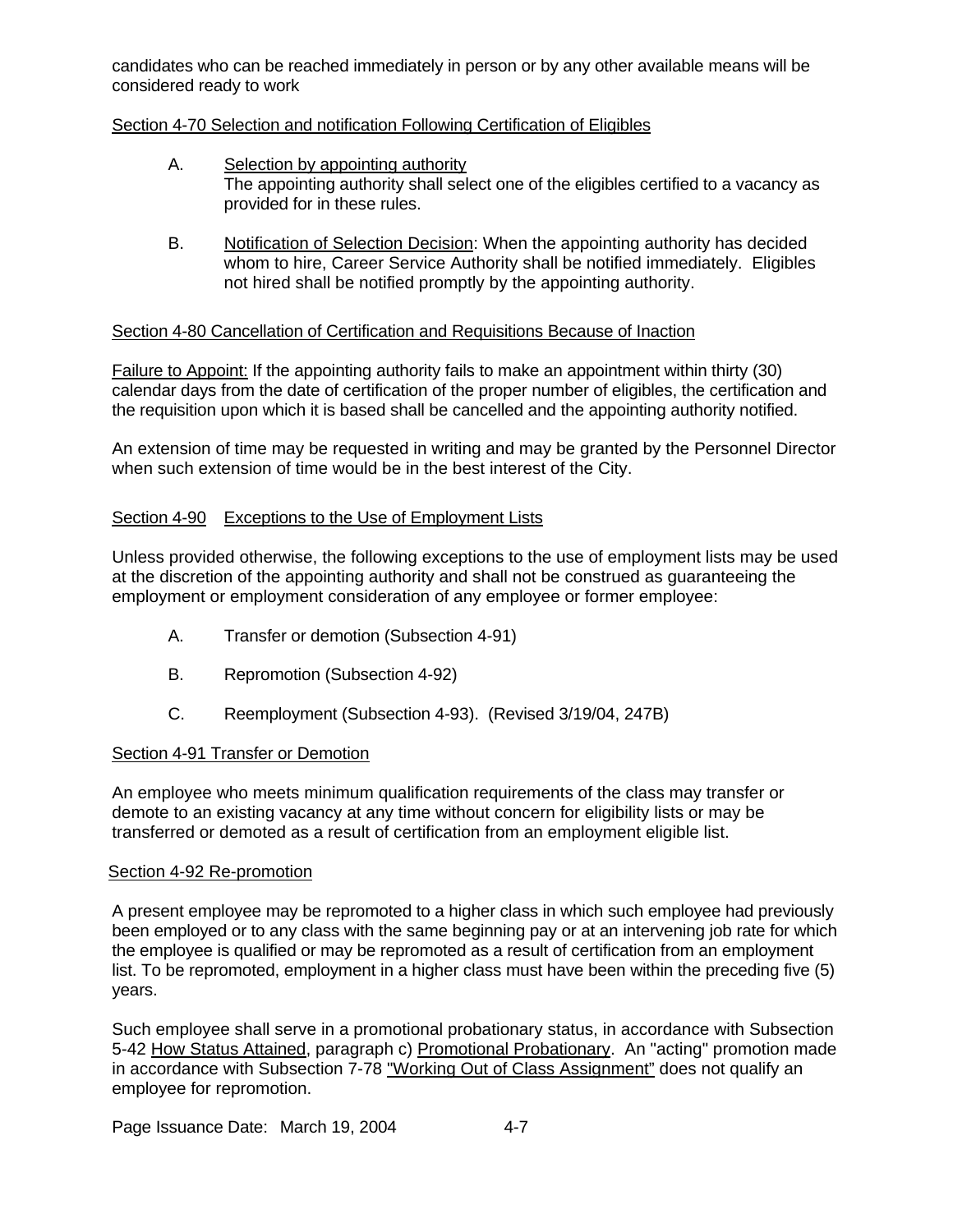A former employee is eligible for reemployment if all the following conditions are met:

- A. Eligibility
	- 1. Cause of separation: The separation was not due to a dismissal.
	- 2. Duration of separation: The separation occurred during the preceding five (5) years.
	- 3. Qualifications: The Career Service Authority certifies the former employee meets the current minimum qualification requirements for the class in which reemployment is desired.
- B. Type of position for which eligible: The appointing authority may reemploy an eligible former employee in any position in any class formerly held by the person, or in any other class at the same or lower pay grade for which the person qualifies or the person may be reemployed as a result of certification from an employment eligible list. Former employees over age 70 may be reemployed as Deputy Sheriffs only in limited or on-call positions.

 For purposes of this rule, to determine eligibility for reemployment, the Personnel Director may, on a case-by-case basis, review the duties previously performed as well as classification and pay. The determination of eligibility for reemployment shall be made in writing. (Renumbered 3/19/04, 247B)

C. Employment probationary status: A former employee who is reemployed shall serve in an employment probationary status in accordance with Subsection 5-42 How Status Attained, paragraph a) Employment Probationary. (Renumbered 3/19/04, 247B)

# Section 4-110 Restrictions Concerning Certification

- 4-111 Restrictions by Appointing Authorities
	- A. Special qualifications: At the written request of the appointing authority and approval of the personnel director certification may be restricted to eligibles possessing specific job-related knowledges, skills, abilities, or special requirements determined by the Personnel Director to be necessary to perform the work. Any special qualifications required will be reflected in the job announcement.
	- B. Area of the city: Subject to the approval of the Personnel Director the appointing authority may request that certification be restricted to eligible residents of a prescribed area of the city when knowledge of the area and the ability to relate to residents of that area are essential requirements of the job. This restriction shall apply only to employment eligibles.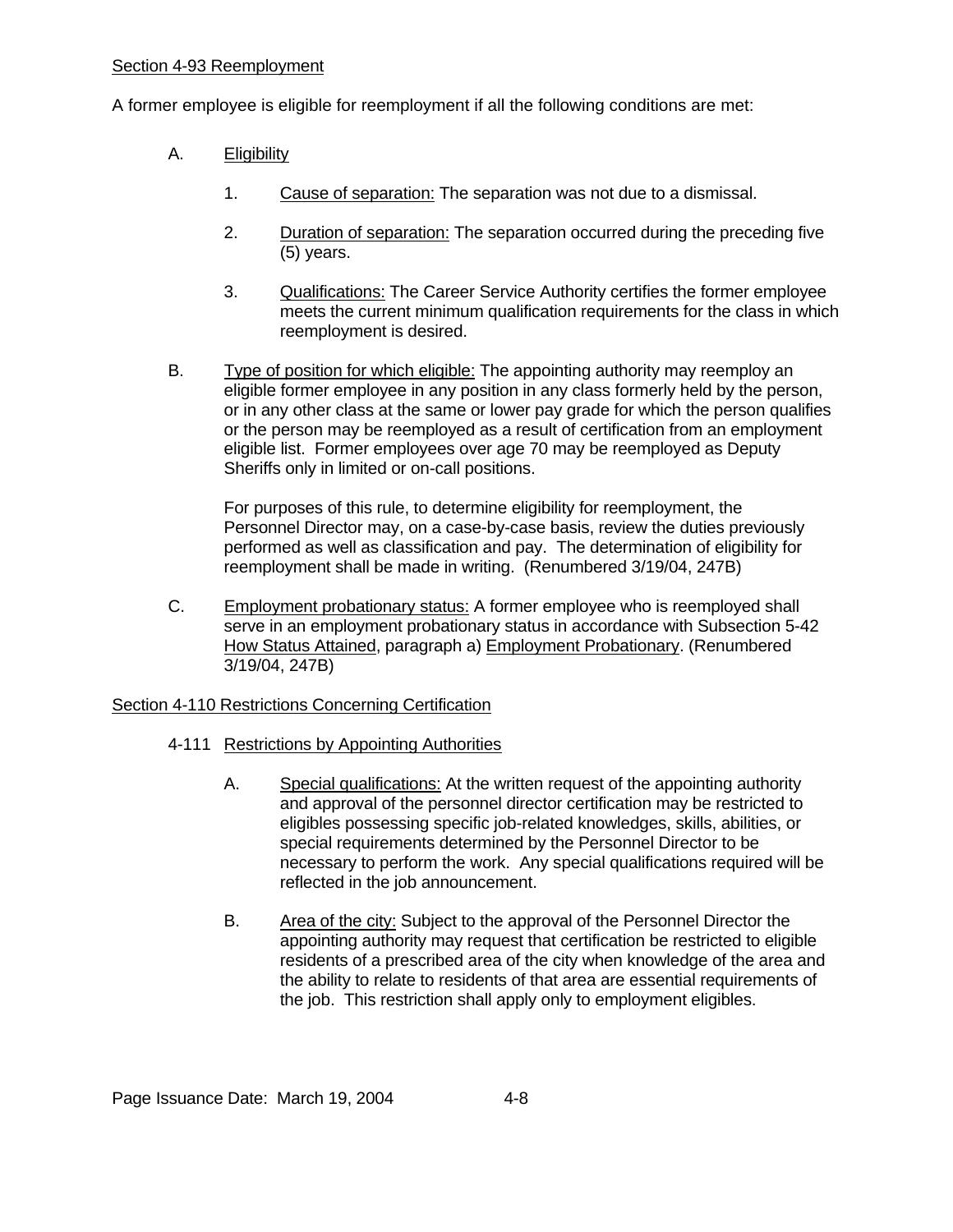- 4-112 Restrictions by Eligibles: Candidates on employment lists may restrict their eligibility as follows:
	- A. Agency: For employment only in a specific agency or agencies.
	- B. Time: For hours, days of the week, or shifts to be worked.
	- C. Availability: For withdrawal of certification consideration until such eligible notifies Career Service Authority that he or she is available to work
	- D. Type of employment: For type of employment including full-time, part-time, on-call, unlimited and limited position.
	- E. Other: For such other conditions as may be authorized by the Career Service Authority.

# 4-113 Other Restrictions

- A. Employees serving employment probationary period: Employees serving a probationary period following employment appointment or reemployment shall be certified only to the agency where they are working.
- B. Under age 16: Eligibles under age sixteen (16) shall not be certified unless they have work permits.
- C. Deputy Sheriff's over age 70: Deputy Sheriff eligibles that have passed their seventieth (70th) birthday shall be certified only to an on-call or a limited position.
- D. Employees serving in on-call clerical positions may move to an unlimited position in a higher pay grade only as a result of certification from an employment eligible list.

# Section 4-120 Removal and Restoration of Names on Eligible Lists

### 4-121 Removal

The name of a candidate shall be removed from an eligible list for the reasons listed below. Where indicated, names may be restored provided list eligibility remains.

- A. Failure to answer: The eligible does not answer when asked by the City if available or ready to work. Name may be restored upon written justification to the Personnel Director.
- B. Inability to locate: The eligible cannot be reached by telephone or mail. Name may be restored upon written justification to the Personnel Director.
- C. Declining certification or appointment: The eligible turned down certification or a job offer for reasons that would make it impossible to take other jobs in the class. Name may be restored upon written justification to the Personnel Director.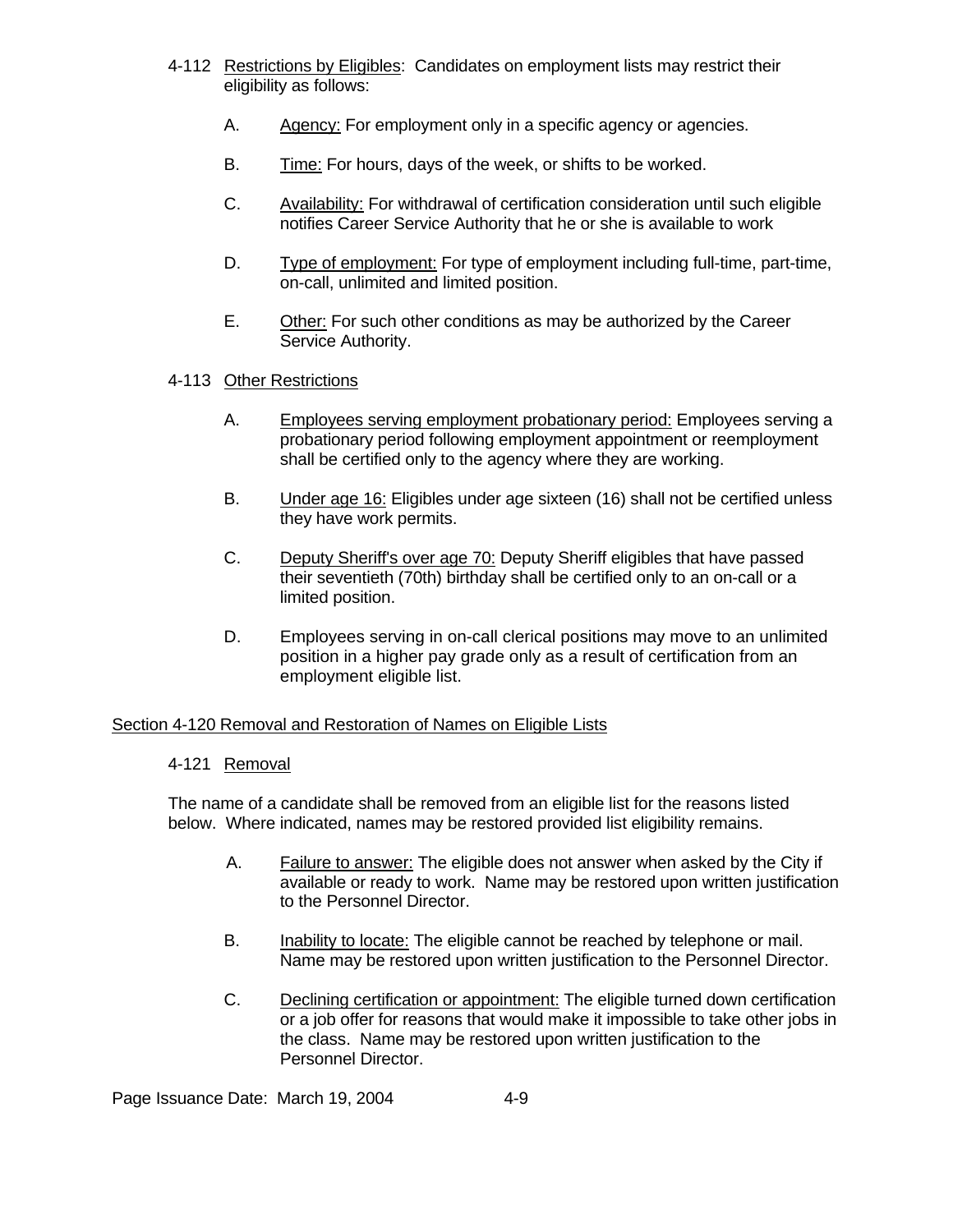- D. Refusal of reinstatement: The employee or former employee on a layoff list refuses an offer of reinstatement to a position in the class from which laid off or demoted in lieu of layoff. Name may be restored upon written justification to the Personnel Director.
- E. Request from eligible: The eligible requested his or her name be removed from the eligible list. Name may be restored upon written justification to the Personnel Director.
- F. Ineligibility to take test: Evidence has been produced that the eligible should not have been admitted to the examination for any of the reasons outlined in paragraph 3-22 d) Reasons for application rejection. No restoration will be permitted.
- G. Failure to report for work: The eligible did not report for work after being hired. No restoration will be permitted.
- H. Failure to pass health examination: The eligible did not pass the appropriate post employment offer health examination. If physical condition changes, name may be restored upon written justification to the Personnel Director.
- I. Failure to maintain compliance with requirements: Evidence has been produced that the eligible no longer meets minimum qualification requirements. If proof of eligibility is furnished in written justification to the Personnel Director, name may be restored.
- J. Expiration of eligibility: The candidate's eligibility has expired. No restoration will be permitted.
- K. Appointment to a permanent position: An open competitive list eligible has been appointed to an unlimited position in the career service. No restoration will be permitted.
- L. Leaving City employment: A promotional eligible no longer works in a career service position.
- M. Leaving City employment due to end of temporary assignment other than on-call clerical: On-call employees, other than on-call clerical, may remain on promotional eligible lists as long as they remain in an on-call position, whether or not they are actively working. If their position ends, their names are removed from all promotion lists. If reemployed, their names may be restored to the appropriate promotional lists upon written justification to the Personnel Director.
- N. Appointment from reinstatement list: A reinstatement list eligible has been appointed to an unlimited career service position at the same or higher pay grade than the class from which the eligible was laid off or demoted in lieu of layoff. No restoration will be permitted.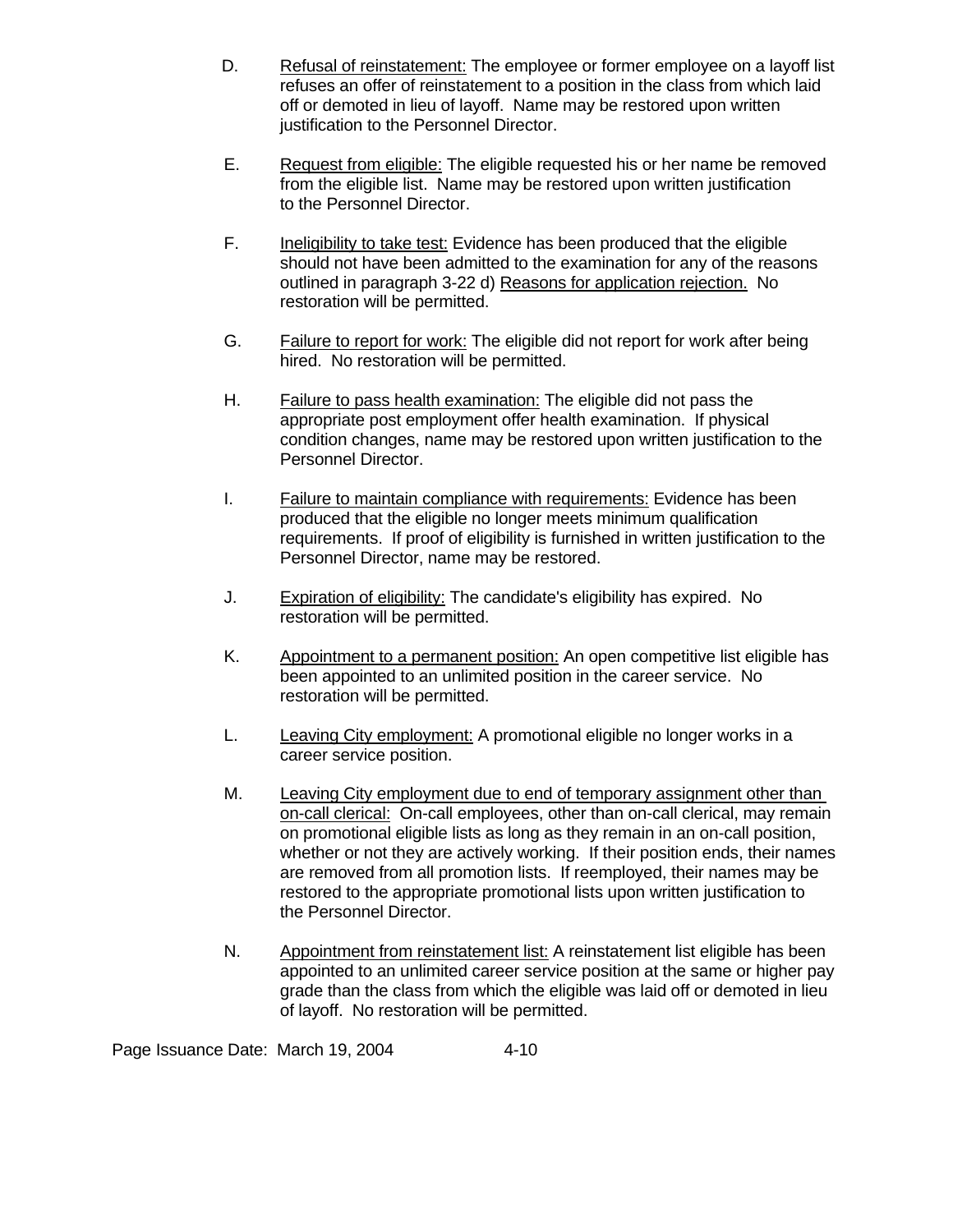- O. Promotion to a higher class: The name of an eligible that has been promoted to a higher class is removed from all eligible lists at or below the level of the promotional class. No restoration will be permitted.
- P. Failure to satisfactorily perform on-call assignments: Notice that an on-call employee has, failed to perform assigned duties may result in the removal of the name of the on-call individual from the on-call eligible list For purposes of this rule, notice shall mean written notification by the employing agency to the Career Service Authority. Restoration will not be permitted during the one-year period.
- Q. Dismissal Less than five (5) years before: Former employees dismissed from a job less than five (5) years before are removed from all eligible lists. No restoration is permitted within (5) five years of the date of dismissal from their previous city position.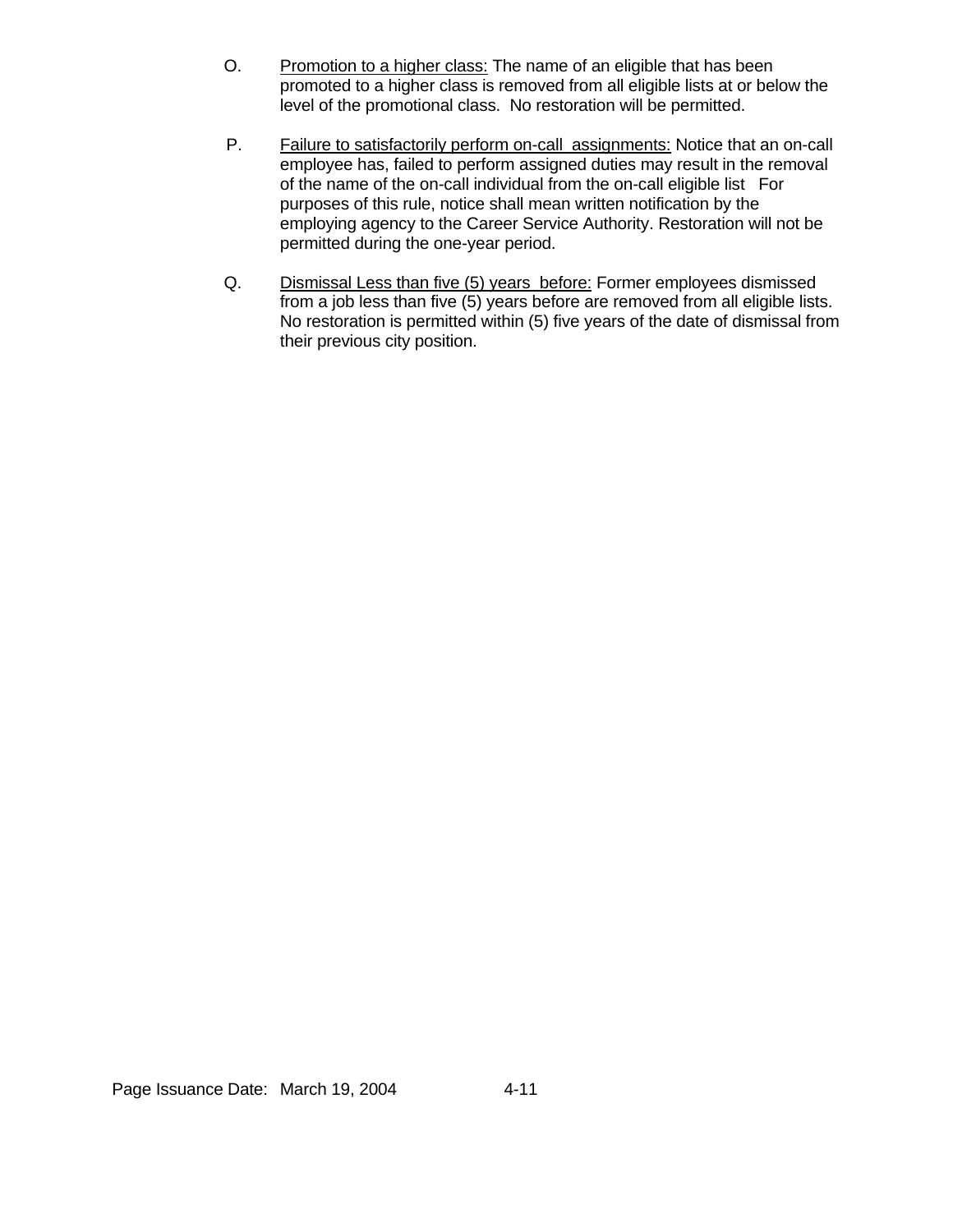# 5-61 Employees in Employment Probationary Status (Effective September 1, 1989; Rules Revision Memo 129B)

An employee in employment probationary status:

- 1) may be terminated or demoted at any time for any reason without cause except for discrimination as defined in Rule 19 APPEALS. (Effective December 3, 1981; Rules Revision Memo 25B)
- 2) may not appeal any decision relating to his or her employment, including terminations except for alleged discrimination;
- 3) is entitled to accumulate leave in accordance with Rule 11 LEAVE, except that such employee shall not be entitled to take vacation leave until completion of probation or completion of six (6) months of continuous service, whichever comes first;
- 4) is entitled to disability leave in accordance with Rule 11 LEAVE;
- 5) is entitled to such other rights, privileges, and benefits as set forth in these Rules.

# 5-62 Employees in Career Status

An employee in career status

- 1) may be disciplined or dismissed only for cause, in accordance with Rule 16, DISCIPLINE.
- 2) may file a grievance or appeal for any reason specified in Rule 18 GRIEVANCE PROCEDURE or Rule 19 APPEALS;
- 3) is entitled to the full benefit of leave provisions in accordance with Rule 11 LEAVE;
- 4) may earn merit increases in accordance with Rule 9 PAY ADMINISTRATION; (Effective September 1. 1989; Rules Revision Memo 129B)
- 5) is entitled to lay-off protection specified in Rule 14 SEPARATIONS OTHER THAN DISMISSAL except for employees appointed to limited positions after January 16, 2004; (Revised March 19, 2004; Rules Revision Memo 247B)
- 6) may receive reinstatement appointments as provided in Career Service Rule 14-40, reassignments, transfer appointments or demotion appointments without serving a new probationary period; (Revised March 19, 2004; Rules Revision Memo 247B)
- 7) may have continuous service credits earned prior to lay-off restored if such employee (a) is reinstated within two (2) years immediately following the lay-off; or (b) is reemployed within two (2) years after being laid off and is still on the reinstatement list. (Effective December 18,1980; Rules Revision Memo 01, Series B)
- 8.) is entitled to such other rights, privileges and benefits as set forth in these Rules.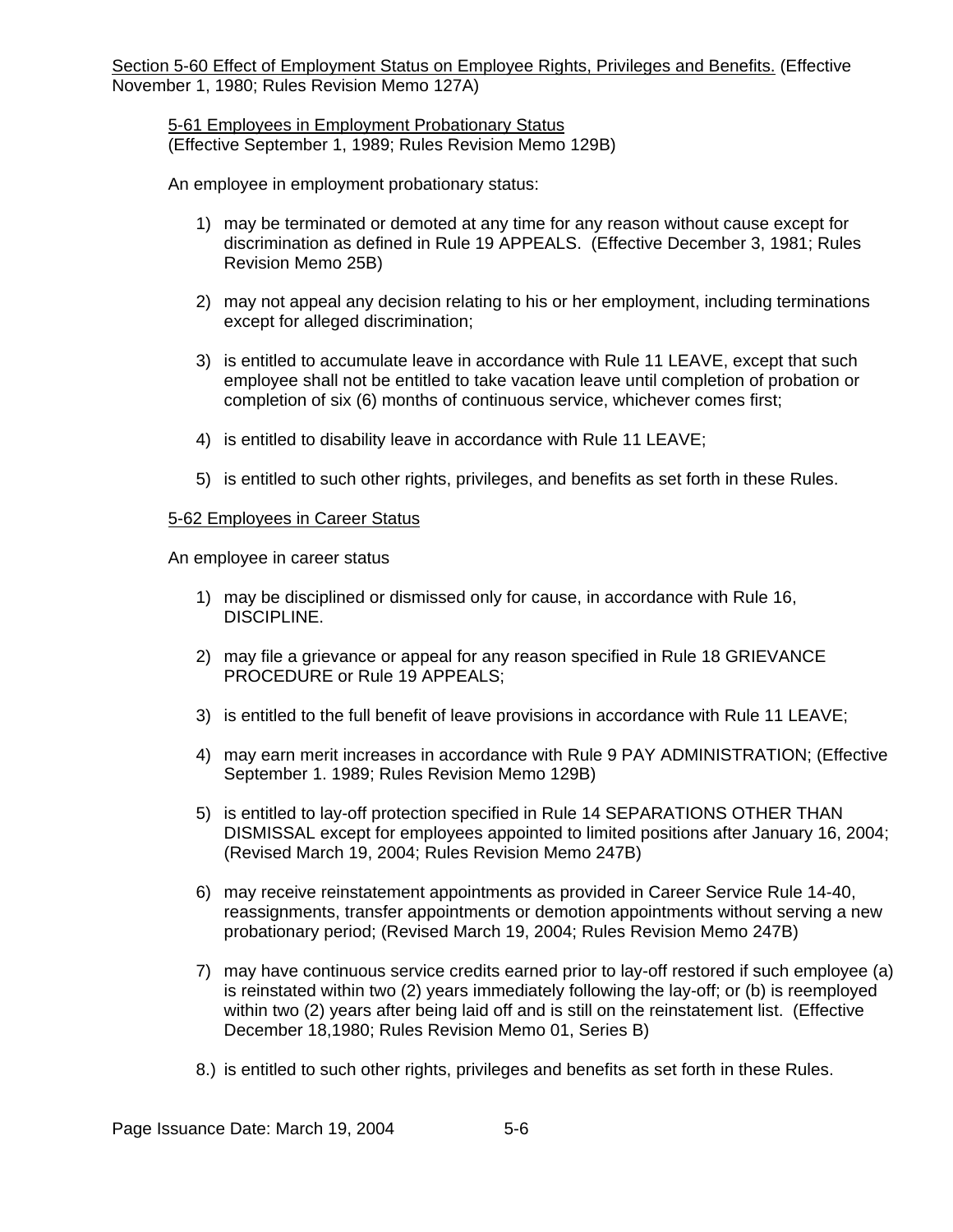5-63 Employees in Promotional Probationary Status (Effective January 1, 1988; Rules Revision Memo 102B)

An employee in promotional probationary status, whether attained through promotional or repromotional appointment, has the rights, privileges, and benefits of an employee in career status, except that if the employee does not perform at or above "Effective" on a Performance Enhancement Program Report during the promotional probationary period, the employee shall be returned to a position in the class from which promoted within the agency from which promoted. A return from promotional probation may not be appealed except for alleged discrimination.

5-64 Employees in Non-Career Status An employee in non-career status:

- 1) may be terminated at any time;
- 2) may not appeal any employment decision, except on grounds of discrimination;
- 3) may promote to a higher level class if qualified in accordance with these rules;
- 5) may be reassigned or transferred to another position in a class with the same job rate;
- 6) may demote to another position, if qualified;.
- 7) is entitled to such other rights, privileges and benefits subject to such conditions as set forth in these Rules.

Nothing in Subsection 5-64 Employees in Non-Career Status shall affect the provisions of Rule 6 CAREER TRAINING SERVICE.

5-65 Employees in Apprentice Status: An employee in apprentice status: (Effective April 12, 1990; Rules Revision No. 142B)

- 1) may be returned to a position in the class last held for failure to pass required examinations or for failure to maintain a Performance Enhancement Program rating of "effective" or higher;
- 2) may grieve employment decisions to the Apprenticeship Subcommittee and to the apprenticeship Administrative Committee in accordance with Rule 18 GRIEVANCE PROCEDURE;
- 3) may not appeal any employment decision, except on grounds of discrimination, or of gross abuse of discretion in completing a Performance Enhancement Program report;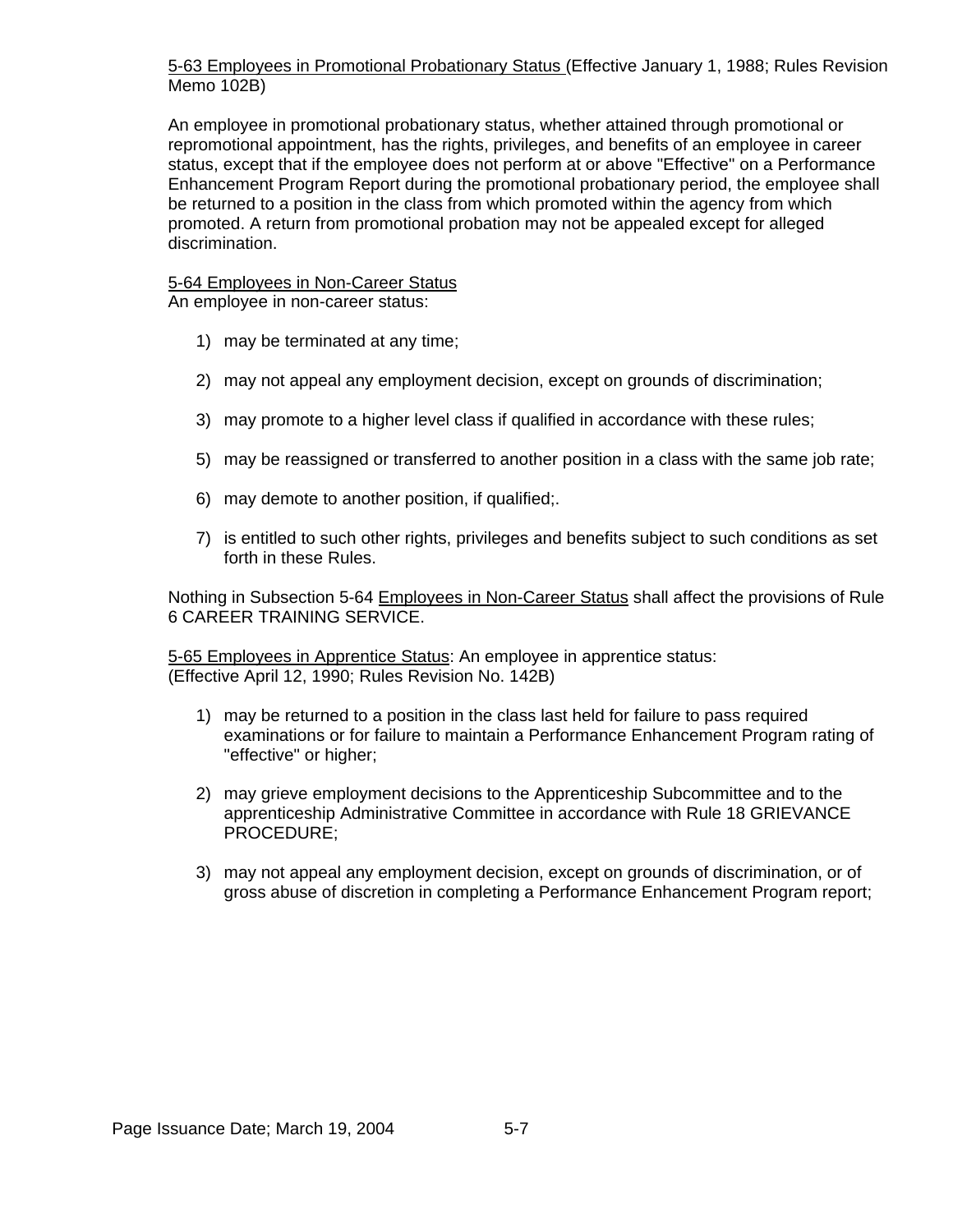4) is entitled to all rights and privileges of career status not inconsistent with this Subsection 5-65.

Section 5-70 Types of Appointments (Effective November 1, 1980; Rules Revision Memo 127A)

# 5-71 Appointments of Applicants Who Are Not in the Career Service

- a) Employment appointment: An employment appointment is one made as a result of certification in accordance with Subsection 4- 55 Certification from an Employment List.
- b) Reinstatement appointment: A reinstatement appointment is one of a person who had been laid off or resigned in lieu of a lay-off and which is made as a result of certification in accordance with Subsection 4-32 D Certification from a Lay-off Unit Reinstatement List or Subsection 4-32 E Certification from a General Reinstatement List. (Revised 3/19/04, 247B)
- c) Re-employment appointment: A re-employment appointment is one which is made as a result of compliance with Subsection 4- 93 Re-employment.

# 5-72 Appointments of Employees Who Are in the Career Service

- a) Promotional appointment: A promotional appointment is one which is made as a result of certification in accordance with Subsection 4-54 Certification from a Promotional List.
- b) Promotional reinstatement appointment: A promotional reinstatement appointment is one of an employee who has been demoted in lieu of lay-off and which is made as a result of certification in accordance with Subsection 4-32 D Certification from a Lay-off Unit Reinstatement List or Subsection 4-32 E Certification from a General Reinstatement List. (Revised 3/19/04, 247B)
- c) Repromotional appointments: A repromotional appointment is one in which an employee is appointed to a different position in a higher class for which qualified with the same entry rate or an intervening entry rate. A repromotional appointment shall meet the following requirements: (Effective November 14, 1996, Rules Revision 188B.)
	- 1) the repromotion is not a reinstatement and
	- 2) the previous employment was within five (5) years preceding the repromotional appointment.

For purposes of this rule, to determine eligibility for repromotion, the Personnel Director of the Career Service Authority, may, on a case-by-case basis, review the duties previously performed as well as classification and pay. The determination of eligibility for repromotion shall be made in writing. (Effective November 14, 1996, Rules Revision 188B.)

d) Transfer appointment: A transfer appointment is one which moves an employee from a position in one class to a different position: (Effective February 14, 1985, Rules Revision Memo 71 B)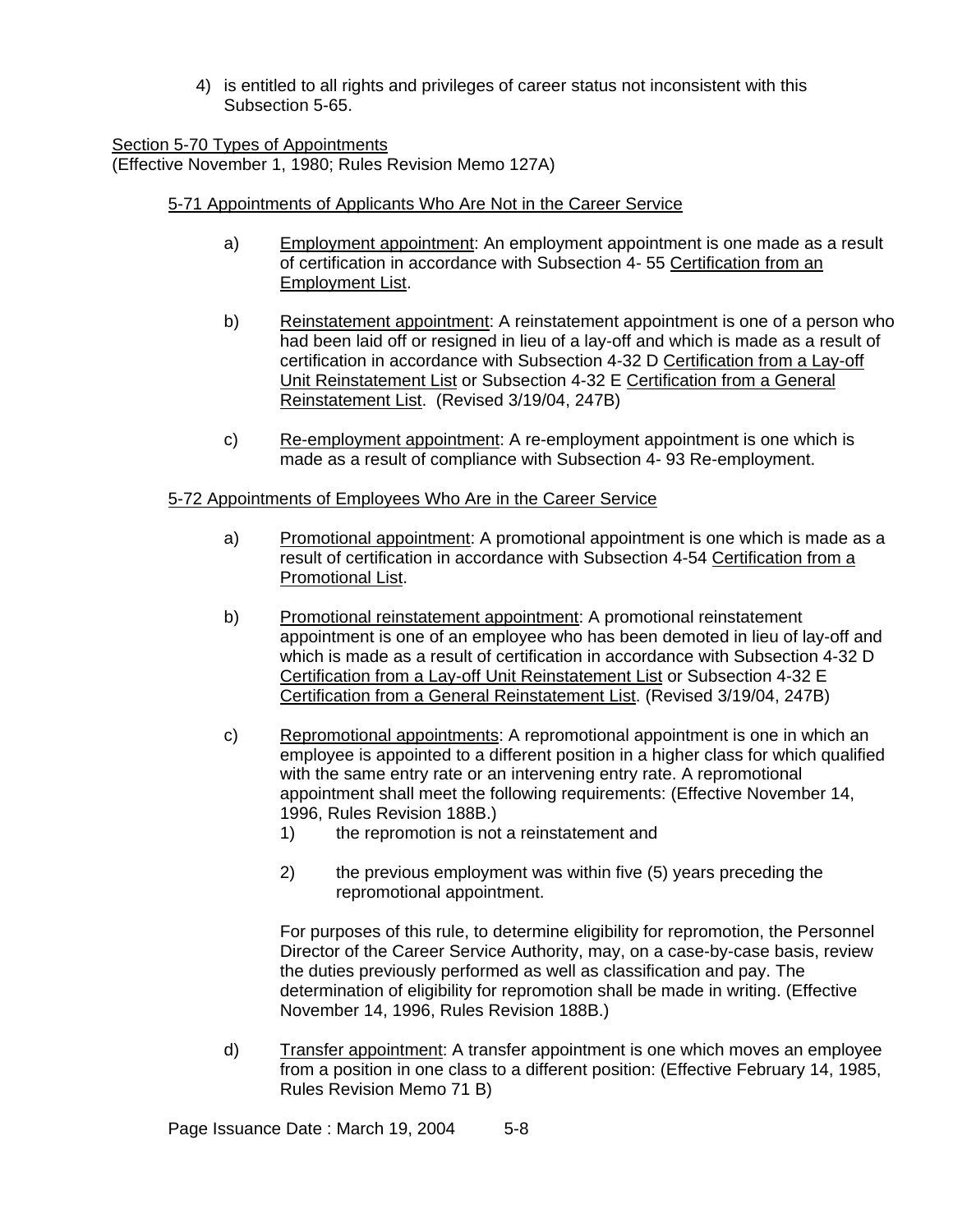- 1) In the same class in a different agency; or
- 2) In a different class in the same pay schedule where the first three digits of the identification number of the pay grade are the same; or (Effective October 19, 1989; Rules Revision Memo 132B.)
- 3) In a different class in a different pay schedule where the entry rates are the same. (Effective October 19, 1989; Rules Revision Memo 132B)
- e) Demotion appointment: A demotion appointment is one in which the employee is changed from one position to another position with a lower job rate; it may be in the same or a different agency. However, this transaction shall not apply when an employee returns from promotional probation. (Effective December 3, 1981, Rules Revision Memo 25B).
- f) Return from promotional probation appointment: Change of a career status employee serving promotional probation to a position in the class from which promoted within the agency from which promoted. (Effective December 3, 1981, Rules Revision Memo 25B).

# 5-73 Transfer Appointment

- a) Between agency transfer appointment in the same class: An employee may be given a transfer appointment from a position in one agency or department to a position in the same class in another agency or department provided that the employee and the receiving appointing authority consent. The employee's status shall not be affected by this type of transfer appointment except as provided in paragraph e) Transfer transition period. (Effective July 6, 1989; Rules Revision 128B)
- b) Within grade transfer appointments in the same agency: An employee may be given a transfer appointment to a position in another class in the same agency, provided that the Career Service Authority finds that the employee meets the minimum qualifications for the new class. This review may include a health examination administered by the Employee's Medical Clinic. (Effective October 19, 1989; Rules Revision Memo 132B)
- c) Within grade transfer appointments between agencies: An employee may be given transfer appointment to a position in another class in a different agency provided that: (Effective October 19, 1989; Rules Revision Memo 132B)
	- 1) Career Service Authority approval: The Career Service Authority finds that the employee meets the minimum qualifications for the new class. This review may include a health examination administered by the Employee's Medical Clinic.
	- 2) Consents required: The employee and the receiving appointing authority are required to consent before this type of transfer appointment can become effective. (Effective July 6, 1989; Rules Revision 128B)
- d) Effective date of transfer: Unless otherwise agreed upon, a transfer appointment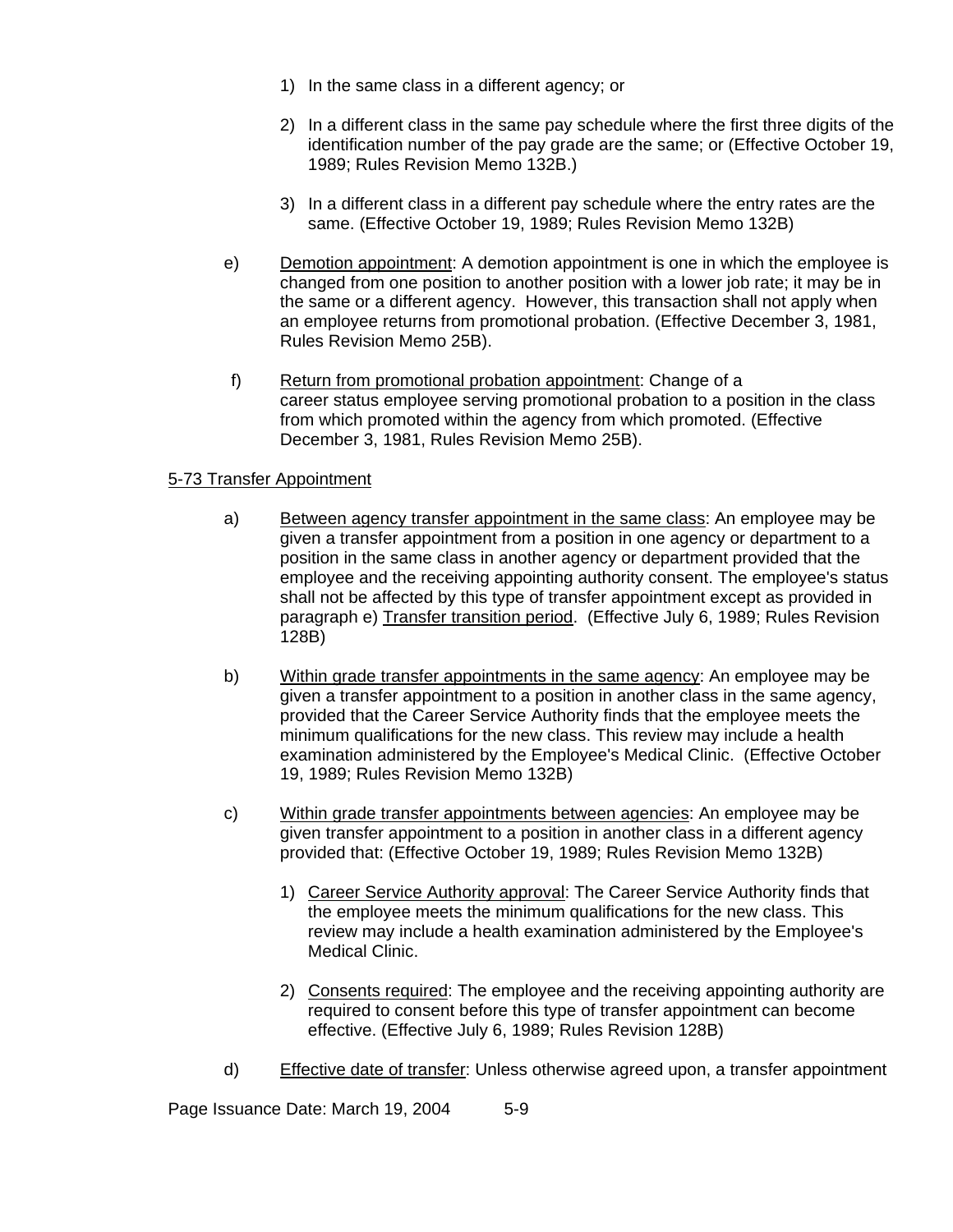between agencies becomes effective thirty (30) calendar days after the releasing agency is notified that the employee and the receiving agency have both consented to the transfer. However, the time may be shortened if the effective date is set jointly by the releasing appointing authority and the receiving appointing authority. (Effective July 6, 1989; Rules Revision 128B)

- e) Transfer transition period: (Effective December 15, 1988; Rules Revision 117B)
	- 1) Definition: A transfer transition period is a ninety-day(90) period following the effective date of a transfer during which the appointing authority of the receiving agency may initiate a return from transfer.
	- 2) Eligibility: A transfer transition period applies except in either of the following circumstances:

a) The employee has employment probation status on the effective date of the transfer; or

- b) The transfer was either in lieu of layoff or anticipation of layoff.
- 3) Effect of returning from transfer: If a return from transfer is initiated during the transfer transition period, the employee shall be returned to a position in the same class in the same agency as prior to the transfer.

# 5-74 Demotion Appointments

- a) Reasons for demotion: An appointing authority may give a demotion appointment in the following instances:
	- 1) In lieu of lay-off: In lieu of lay-off when a position in the employee's lay-off unit is being abolished and the demotion is in accordance with Paragraph 14-43 and 14-45 b) Demotional Appointment. (Revised 3/19/04, 247B)
	- 2) In lieu of separation for disqualification: In lieu of separation for disqualification, when an employee is not performing satisfactorily, in accordance with Subsection 14-21 Disqualification, General
	- 3) In lieu of separation during employment probationary status: In lieu of separation during employment probationary status when an employee fails to perform satisfactorily, in accordance with Subsection 5-61 Employees in Employment Probationary Status. (Effective August 5, 1982; Rules Revision Memo 37B.)
	- 4) Voluntary: When an employee requests assignment to work of less difficulty or responsibility, or accepts a voluntary demotion in lieu of lay-off as defined in Paragraph 14-45 F) Voluntary action in lieu of lay-off. (Revised 3/19/04, 247B)
- b) Notice to employee: Before the demotion appointment is effective, the appointing authority shall furnish the employee a written statement containing the reasons for the demotion. If the demotion is voluntary, the statement should be signed by the employee. A copy of the statement shall be sent to the Career Service Authority before the demotion is effective.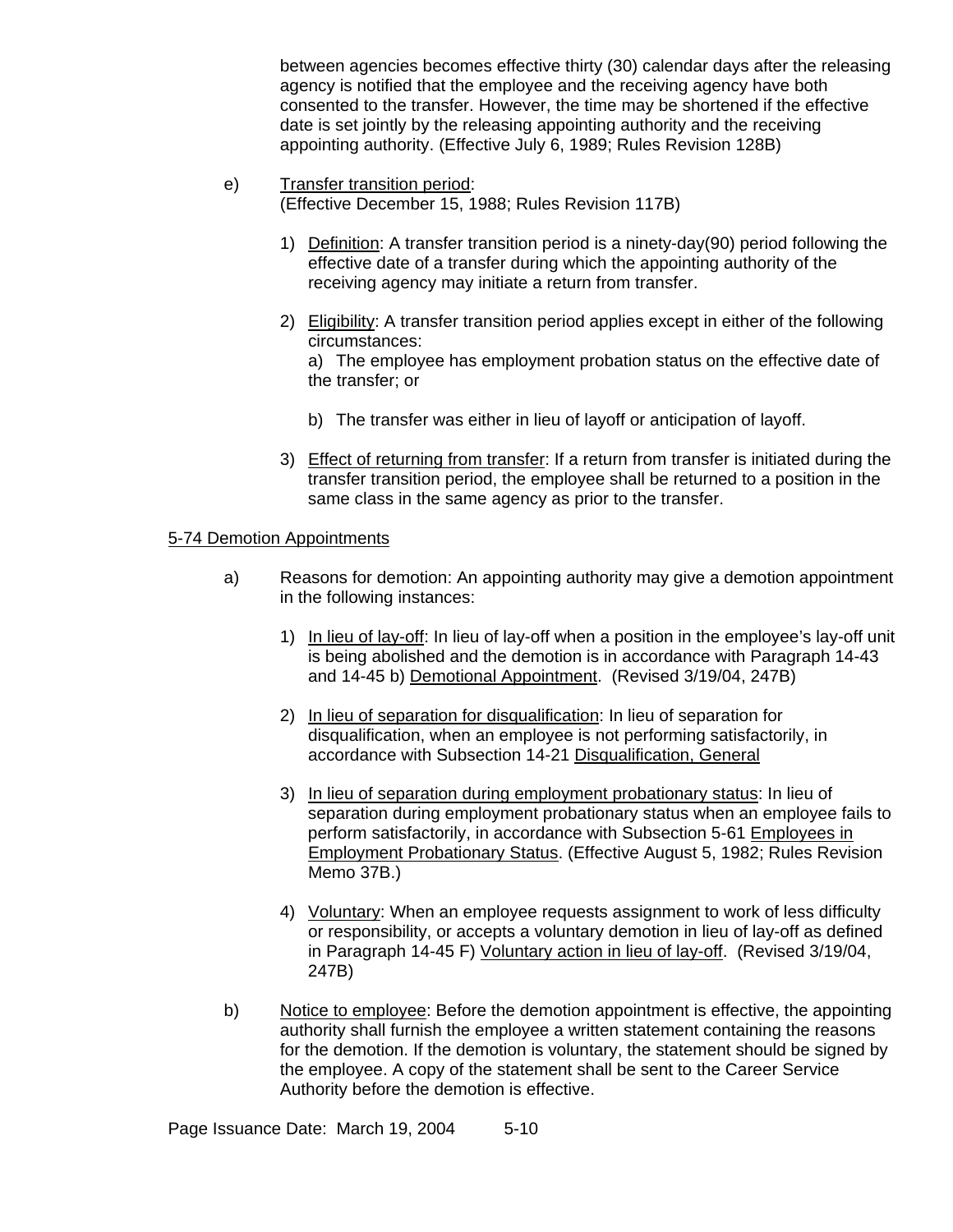- c). Career Service Authority approval: The Career Service Authority shall approve the demotion appointment if it finds that the employee meets the minimum qualifications for the new class. This review may include a health examination administered by the Employee's Medical Clinic.
- d.) Appeal: All demotion appointments may be appealed under Rule 19 APPEALS; provided however:
	- 1) that demotion appointments in lieu of separation during probationary status or return from promotional probationary status or return from promotional probationary status may be appealed only on grounds of alleged discrimination; (Effective December 15, 1983; Rules Revision Memo 51)
	- 2) that voluntary demotion appointments may be appealed only on grounds of alleged coercion; and
	- 3) that demotion appointments resulting from a settlement of an appeal or grievance may be appealed only if the terms of the settlement have been violated.

5-75 Limitations on Appointment or Reassignment of Immediately Family Members (Effective January 1, 1982; Rules Revision Memo 21B)

- a) General: No employee or officer (including any appointment authority or his or her designated representative) shall supervise or be in a direct line of supervision over a member of his or her immediately family, as defined in Rule 1, DEFINITIONS.
- b) Exception: Career Service employees who were employed on May 19, 1976 shall be permitted to retain their positions and status, as held on that date, and may promote, demote, or transfer in accordance with Career Service rules governing these appointments without regard to the provisions of this Subsection 5-75 Limitations on Appointment or Reassignment of Immediately Family Members, subject to the following conditions:
	- 1) They are continuously employees under Career Service, and
	- 2) The supervisory relationship or the direct line of supervision relationship existed prior to January 1, 1982.
- c) If a supervisor or an employee or officer in a direct line of supervision becomes a member of the immediate family of a subordinate on or after January 1, 1982, the persons affected by this Rule shall have six (6) months to come into compliance.

Section 5-80 Reassignment (Effective November 1, 1980; Rules Revision Memo 127A)

# 5-81 General

An appointing authority may assign or reassign an employee at any time to any position within the employee's classification in the same agency or within consolidated appropriation accounts except as provided below. (Effective October 5, 1995, Rules Revision Memo 184B).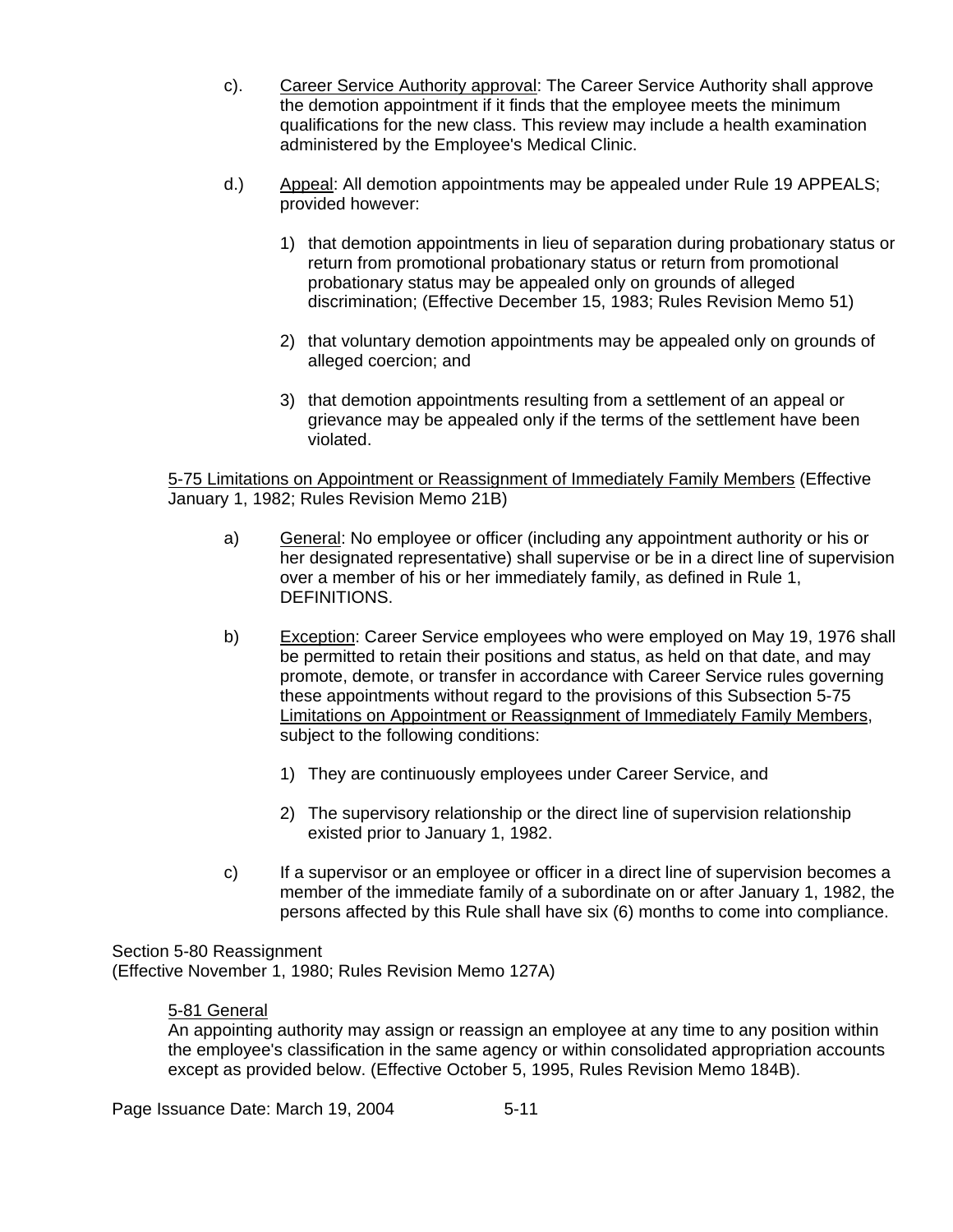- 2) Voluntarily demoting to a class not previously occupied or to a class previously occupied more than five years earlier: An employee who voluntarily demotes to a class not previously occupied or a class previously occupied more than five (5) years earlier shall have pay set in accordance with Section 9-50 Pay When First Employed. (Effective May 3. 1990; Rules Revision Memo 144B)
- 3) Demotion in lieu of layoff: When an employee demotes in lieu of layoff, pay shall be maintained at the level received before the demotion, or at the top of the growth sector in a pay range in the exempt schedule (the "18" step) or the top of the grade in any other schedule, whichever is lower. If the level received before the demotion does not correspond to a step in the new pay grade, the closest higher step shall be paid. (Revised 3/19/04, 247B)

# 9-64 Reallocations

(Effective February 25, 2004; Rules Revision Memo 246B)

- A) Subject to the provisions of sub-paragraph 9-64 B), when a position is reallocated to another classification, the incumbent's pay shall be set at a step that is closest to the employee's existing rate of pay without losing pay. If this results in the employee's pay being over the pay range of the new class, the employee's pay shall remain at the employee's existing rate of pay until such time that either
	- 1) the employee changes positions, or

 2) the pay range of the new class catches up to the employee's rate of pay when the pay range is adjusted.

In no event shall the employee receive less than the entry rate of the pay grade of the new class.

B) When an employee meets the requirements to progress to a higher class in a current delegated progressive class series and the Career Service Authority Personnel Director or designee approves the progression to the higher classification, the employee's pay shall be set at a step that reflects a 2.25% increase in pay. In no event shall the employee receive less than the entry rate of the pay grade of the new class.

9-65 Reinstatement Appointment or Promotional Reinstatement Appointment (Effective September 1, 1989; Rules Revision No. 131B)

Persons receiving re-instatement appointments, either after lay-off or after demotion in lieu of lay-off, shall be paid at the step previously held of the pay range currently in effect for the class to which reinstated, unless such step would result in a decrease in pay for a current city employee. In the latter case, promotional re-instatement shall be at a rate equal to the employee's present rate of pay. (Revised 3/19/04, 247B)

9-66 Apprentice Appointment (Effective April 12, 1990; Rules Revision No. 142B)

Persons receiving apprentice appointments shall be paid in accordance with the following, as appropriate: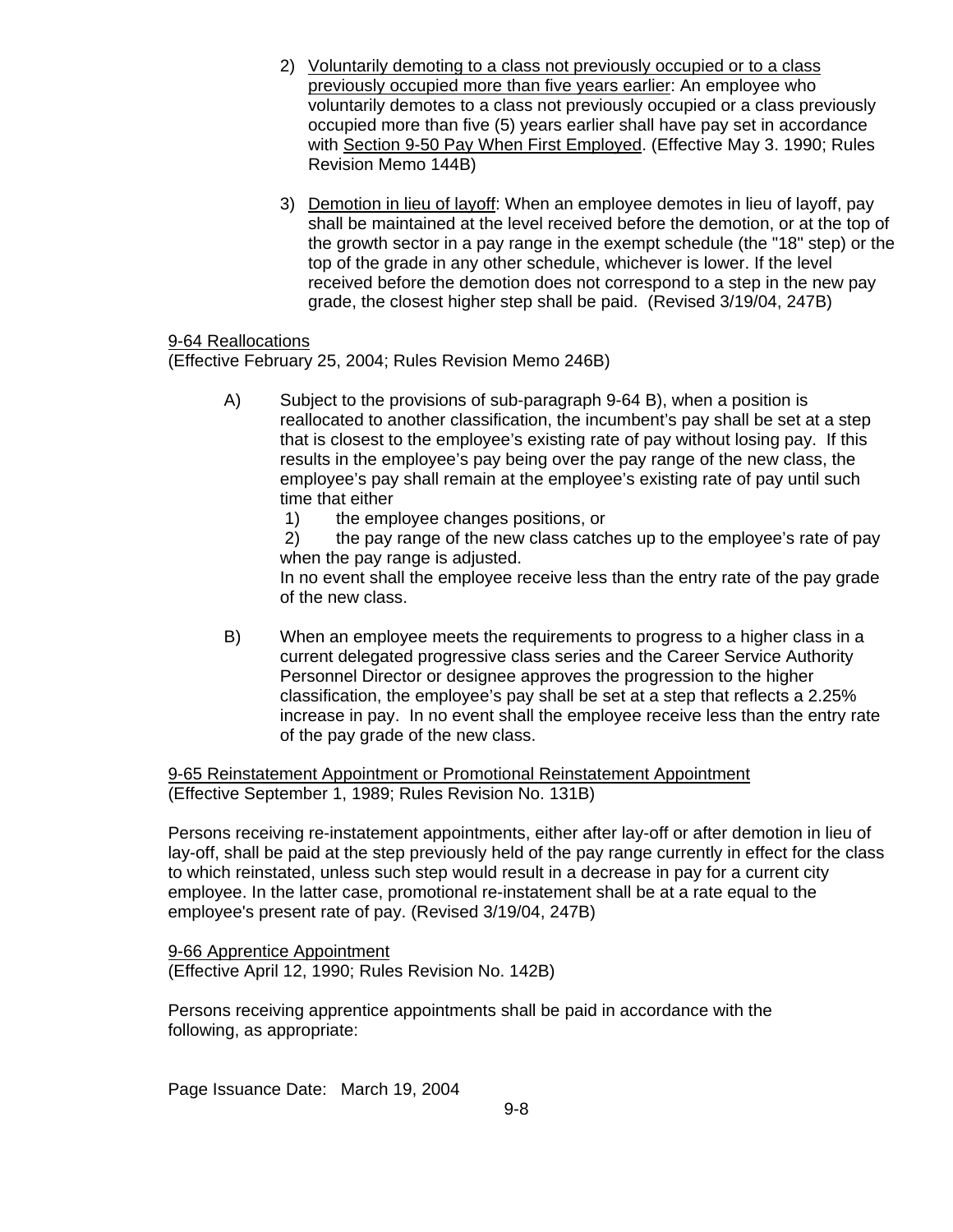# 11-41 Basis of Granting

A. Administrative Leave for Grievances or Appeals:

 Appointing authorities shall grant an employee administrative leave with pay to present grievances or appeals to an official of the City and County or to represent an employee presenting a grievance or an appeal. However, if flexibility exists as to the exact date and time, the leave shall be granted at the convenience of the appointing authority.

# B. Administrative Leave for alternative dispute resolution proceedings:

 Appointing authorities shall grant an employee administrative leave with pay to participate in the Career Service Authority alternative dispute resolution program. Administrative leave with pay shall be granted to employees who participate in mediation either as a party or as the mediator and to an employee who attends mediator training.

# C. Administrative Leave for Exemplary Performance:

 An appointing authority may grant an employee one day of administrative leave per year with pay for exemplary performance, such as Employee of the Quarter, Employee of the Year, or if the appointing authority wishes to recognize an employee's outstanding contribution to the agency.

# D. Other Grounds for Administrative Leave:

 Appointing authorities may grant an employee administrative leave with pay for the following purposes:

- 1. To compete for positions in the Career Service, including all related interviews and examinations.
- 2. To serve as a witness in a federal, state or municipal court or in an administrative proceeding, when requested by the appointing authority or other authorized person to represent the City's interest in the legal proceedings, when not eligible for court leave under subsection 11-71.
- 3. When the appointing authority deems there is a business necessity, for a maximum of ten (10) calendar days per calendar year. The appointing authority may request from the Personnel Director an extension of not more than five (5) calendar days. The Personnel Director may approve the request for an extension for good cause shown. (Effective 3/19/04, 247B)

### 11-42 Effect of Administrative Leave on Eligibility for Merit Increase

Approved administrative leave shall not affect eligibility for a merit increase.

Section 11-50 Military Leave (11/1/80, 127A; 10/11/01, 218B, 8/26/02, 227B)

It is the intention and purpose to comply with the provisions of the Uniformed Services Employment and Reemployment Rights Act.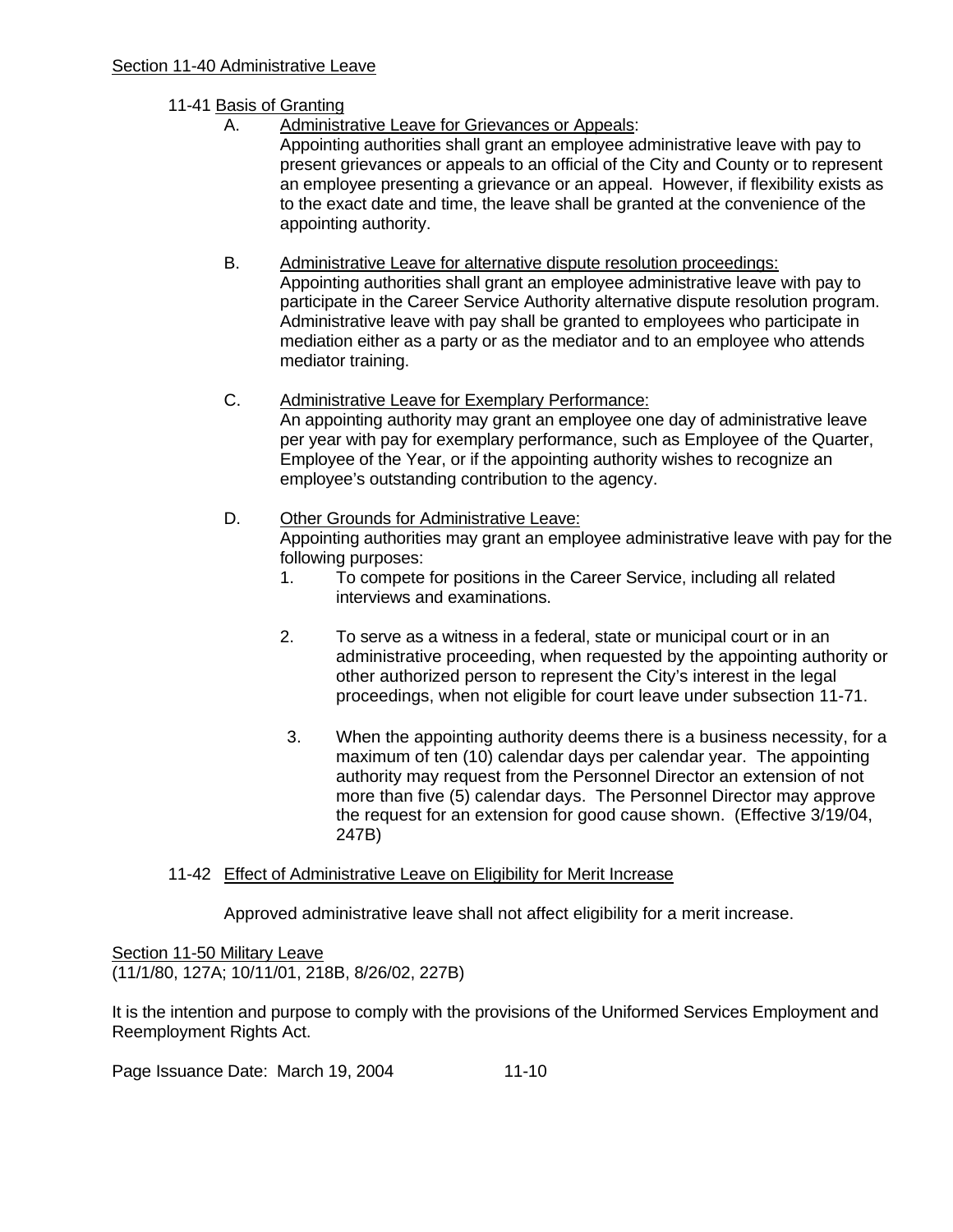accordance with paragraph 16-42 Procedure for Dismissal or Separation During Probation. (Effective January 26, 1984; Rules Revision Memo 52B)

Section 14-40 Lay-off

(Eff. 8/01/1980, Rule Revision Memo124A; Revised March 1, 2004, Rule Revision Memo 247B)

# 14-41 Definition

 The separation of a Career Status, unlimited employee or a limited employee appointed prior to January 16, 2004 from the Career Service resulting from the abolishment of a position. (Revised Eff. 3/19/04, Rule Rev. 247B)

14-42 Order of Lay-off

- a) Lay-off unit: Layoffs shall be determined by layoff unit. Lay-off units are appropriation accounts, appropriation sub-accounts, combinations of appropriation sub-accounts, or combinations of appropriation accounts which have been consolidated or de-consolidated in accordance with paragraph 14- 42 b) Consolidation of appropriation accounts. (Revised Eff. 3/19/04, Rule Rev. 247B)
- b) Consolidation of appropriation accounts:
	- 1) The Career Service Board may consolidate appropriation accounts or appropriation sub-accounts within a department into one lay-off unit if it can be shown that there is a high correlation between the activities of one unit of the department and others proposed to be consolidated. (Revised Eff. 3/19/04, Rule Rev. 247B)
	- 2) The Career Service Board may reverse the consolidation of appropriation accounts or appropriation sub-accounts making up one lay-off unit, or break a lay-off unit consisting of one appropriation account into sub-accounts or combinations of sub-accounts, based on business functions demonstrated by the department or upon a showing that circumstances giving rise to the consolidation are no longer applicable. (Rev'd Eff. 3/19/04, Rule Rev. 247B)
	- 3) A request for such consolidation or de-consolidation of appropriation accounts may be initiated by appointing authorities, employees, or the Personnel Director and shall be determined by the Board only after interested parties have been given an opportunity to be heard in accordance with Rule 2-61 a) 2) Mandatory Public Hearings.
	- 4) Changes to lay-off units must be approved a minimum of forty-five (45) days prior to the effective date of the lay-off. (Eff. 3/19/04, Rule Rev. 247B)
- c) Appointing authority designates positions: The appointing authority shall determine the number of positions by class which are to be abolished within the lay-off unit.
- d) Relation of positions to incumbents in layoff: When lay-off is involved, there is no relation between the positions which are abolished and the incumbents of those positions. The order of layoff is according to this Rule.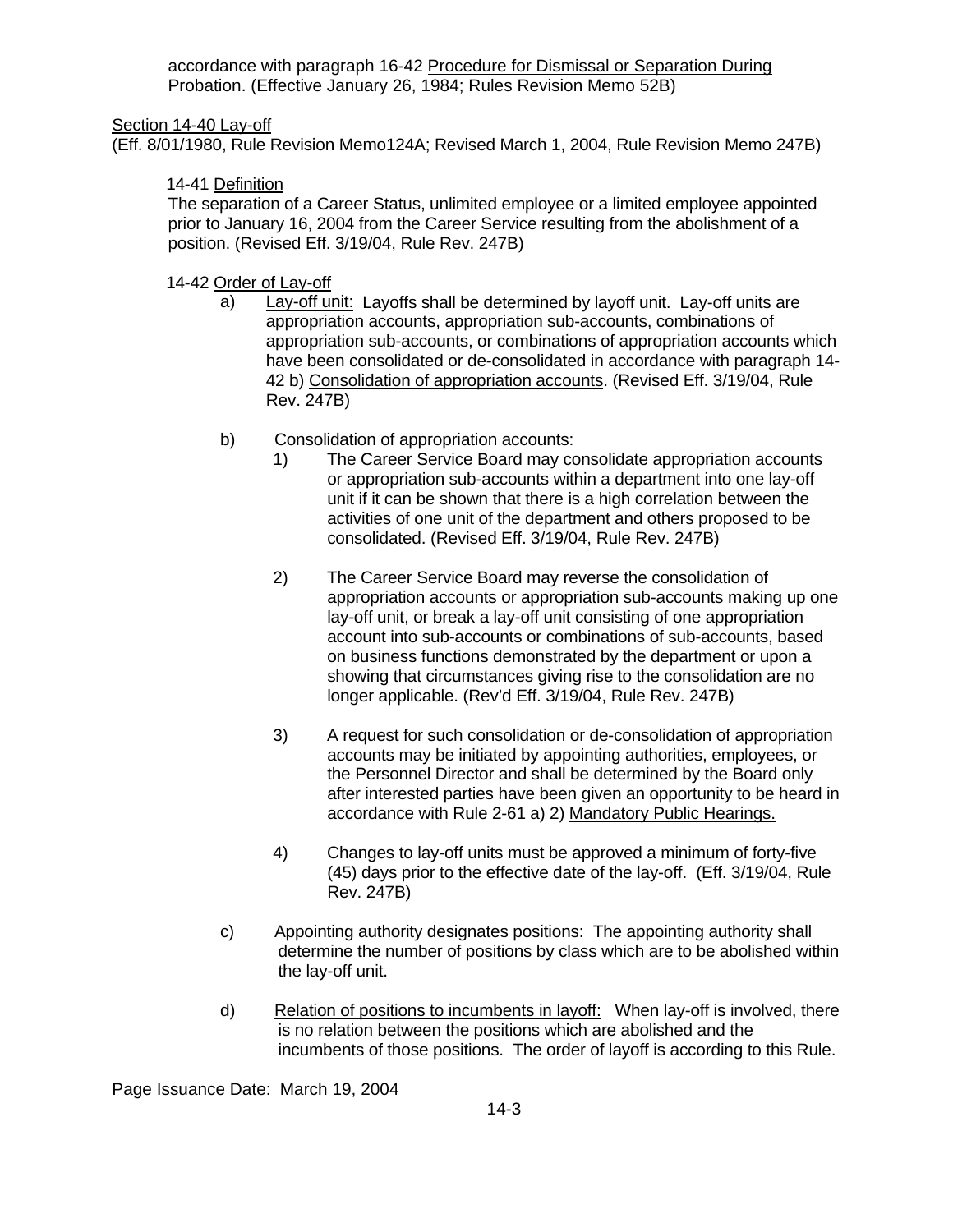- e) Establishment of layoff groups: After separating all non-Career status employees and abolishing all vacant positions in the class, the appointing authority shall divide the employees in the class where positions are being abolished into the following groups:
	- Group A Employees whose total length of service is up to five years;
	- Group B Employees whose total length of service is five years and up to ten years;
	- Group C Employees whose total length of service is ten years and up to fifteen years;
	- Group D Employees whose total length of service is fifteen years and above. (Revised Eff. 3/19/04, Rule Rev. 247B)

These lay-off groups are for the purpose of determining proficiency adjustments as covered in paragraph 14-44 c) Effect of proficiency.

 f) Effect of special qualification on lay-off group: When an employee possesses a significant and unique skill which cannot readily be learned by another employee and which is essential for the performance of the duties of the position, the Personnel Director, after thorough review and investigation, may determine that the possession of such a skill shall constitute an exception for lay-off purposes only; provided, however, that should another employee possess such a skill, such employee scheduled to be laid off shall displace the incumbent.

# 14-43 Length of service

- a) General rule: For lay-off purposes, length of service shall mean the total number of years, months, and days of continuous service in any class under career service. This computation shall include time on leave, including leave without pay, but shall not include service in any on-call position.
- b) Additional length of service credits from military service: Pursuant to the Colorado Constitution, Article XII, Section 15 military service shall be added to the length of service for layoff purposes under the following conditions:
	- 1) General provision on military service credits eligibility: The amount of military service credited shall be the total number of years, months, and days served in the following situations, other than for training purposes:
		- (a) Service in any branch of the armed forces of the United States during any period of any declared war or any undeclared war or other armed hostilities against an armed foreign enemy, or
		- (b) Service on active duty in any such branch in any campaign or expedition for which a campaign badge is authorized. (Revised Eff. 3/19/04, Rule Rev. 247B)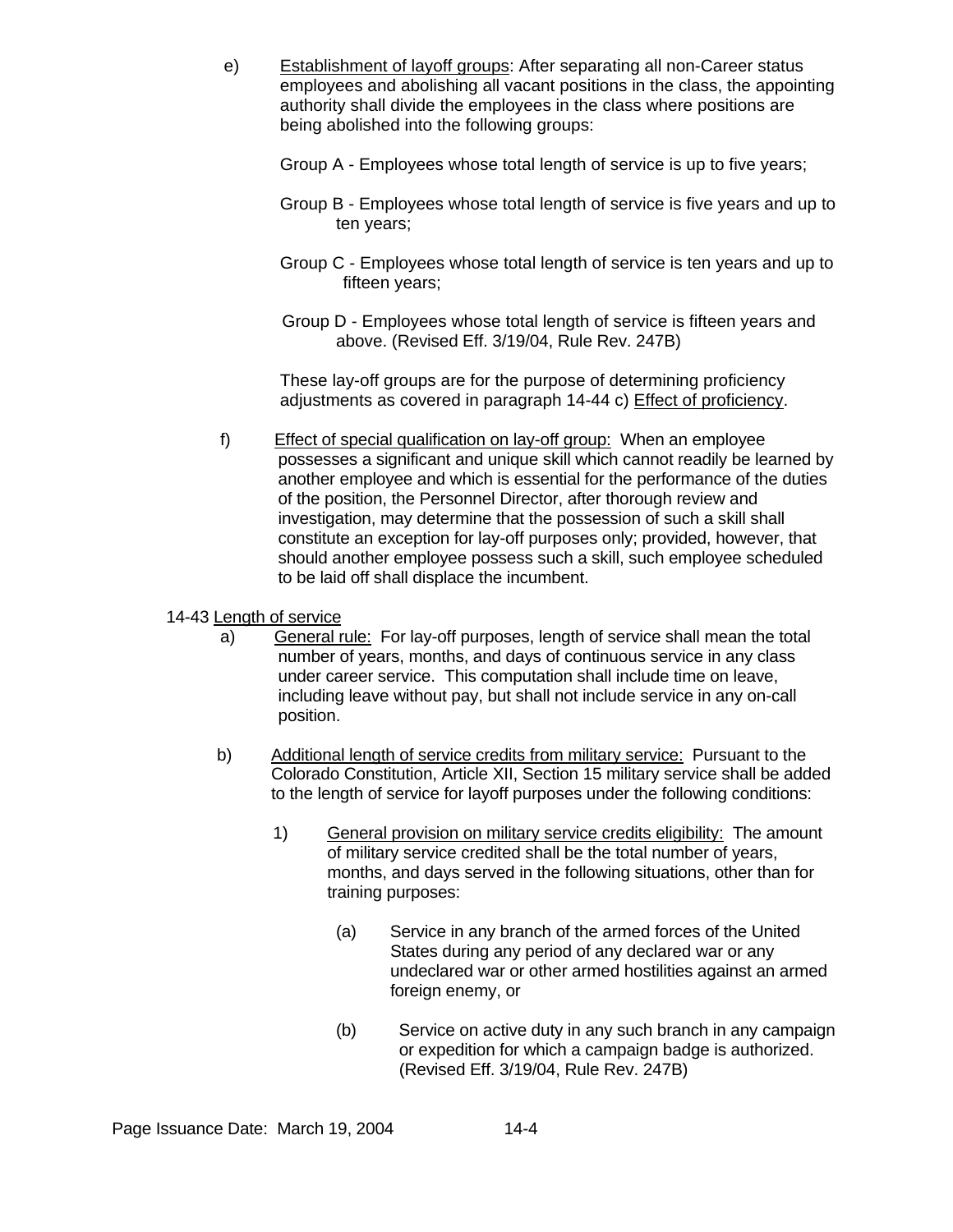- 2) Other provisions regarding military service credits:
	- (a) For employees who have completed twenty (20) or more years of active military service, no military service shall be counted in determining length of service for lay-off purposes;
	- (b) For employees who have completed less than twenty (20) years of active military service, eligible military service credits shall not exceed ten (10) years.
	- (c) Employees who were granted leave of absence without pay for the purpose of serving on active military duty as defined in paragraph 14-43 b) Additional length of service credits from military service shall not be credited with military service time, but shall have the leave of absence without pay included in determining their length of service.
	- (d) To be eligible for military service credits, employees must have been separated from such service under honorable conditions. (Revised Eff. 3/19/04, Rule Rev. 247B)
	- (e) Employees whose spouse died while serving or as a result of a service-connected cause are also eligible for military service credits as defined and limited above. (Revised Eff. 3/19/04, Rule Rev. 247B)
	- 3) Proof of eligibility for military service credits: Proof of eligibility for military service credits shall be established in accordance with the provisions of paragraph 3-25 e) Proof of eligibility for veteran's preference.
- c) Former Merit System employees: Employees transitioned from the merit system to career service under the Human Services Department transition charter amendment effective January 1, 1999 shall be given credit for continuous service as follows:
	- 1) At the time of the layoff, employees who are assigned to the Department of Human Services and have been continuously assigned to said department since January 1, 1999 shall have their length of service calculated from the date the employee was employed with the merit system.
	- 2) After January 1, 1999, employees who voluntarily transfer to another department in the city shall have their length of service calculated from the date of continuous service with the City and County of Denver, provided that employees who involuntarily transfer to another department shall have their length of service calculated pursuant to subparagraph a) above. (Eff. 3/19/04, Rule Rev. 247B)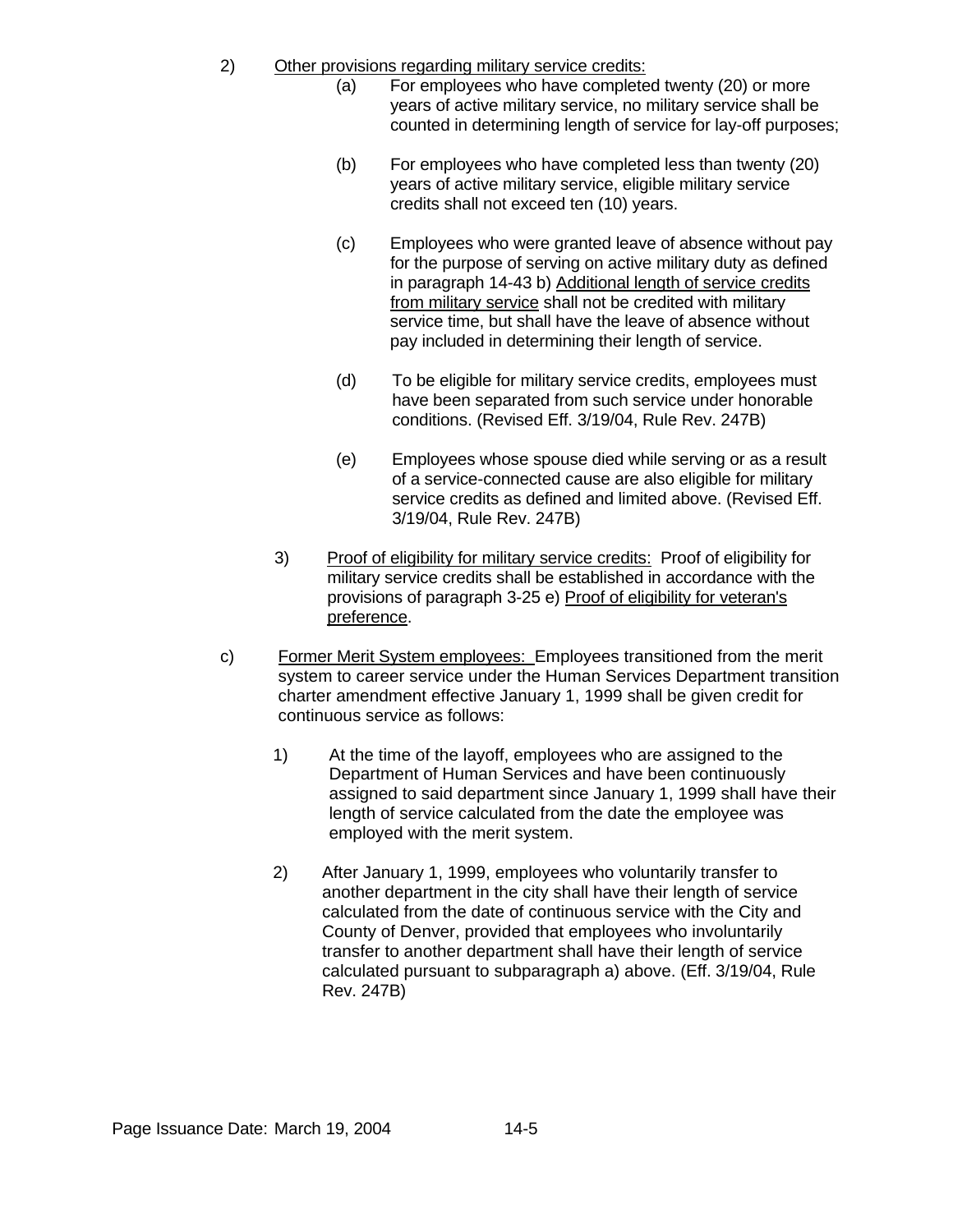# 14-44 Sequence of Lay-offs

- a) General: Unlimited employees and limited employees appointed to their positions before January16, 2004 in Group A shall be laid off before employees in Group B, employees in Group B before employees in Group C, etc. (Revised Eff. 3/19/04, Rule Rev. 247B)
- b) Effect of military service credits: Employees eligible for military service credits, who have the same or greater length of service, shall be placed higher in rank order than employees who are not eligible for military service credits.
- c) Effect of proficiency:
	- 1) Employees eligible for military service credits shall have their rank order determined solely on the basis of seniority.
	- 2) Within layoff groups, the appointing authority may choose to rank employees on their knowledge, skills, abilities, expertise and/or documented performance ("proficiency") and place employees with greater proficiency above employees with longer length of service who are not eligible for military service credits. In no event may a more proficient employee be placed higher than an employee with longer length of service who is eligible for military service credits. Career Service Authority must review and approve the criteria and procedures used to determine proficiency as part of it's responsibility to audit and approve the lay-off plan as set forth in CS Rule 14-46 b). (Revised Eff. 3/19/04, Rule Rev. 247B)
	- 3) Within layoff groups, the appointing authority may place below employees with the lesser length of service the less proficient employee. In no event, however, shall an employee eligible for military service credits be placed lower than an employee with lesser length of service.
- 14-45 Actions In Lieu of Lay-off
	- a) Reassignment or transfer appointment: An employee selected to be laid off shall be given a transfer appointment to any vacancy for which qualified within the lay-off unit, subject to paragraphs 14-45 c), d) and e). (Revised Eff. 3/19/04, Rule Rev. 247B)
	- b) Demotional Appointment
		- 1) General: An employee selected to be laid off shall be entitled to a demotional appointment to an existing position in the same layoff unit in a class below the employee's present class which is the highest ranking class meeting each of the following conditions:
			- (a) The employee possesses the knowledge, skills, ability, and expertise to perform the essential duties of the position;
			- (b) The class is in the same class series as the employee's present class, or the employee previously held a position in such class; and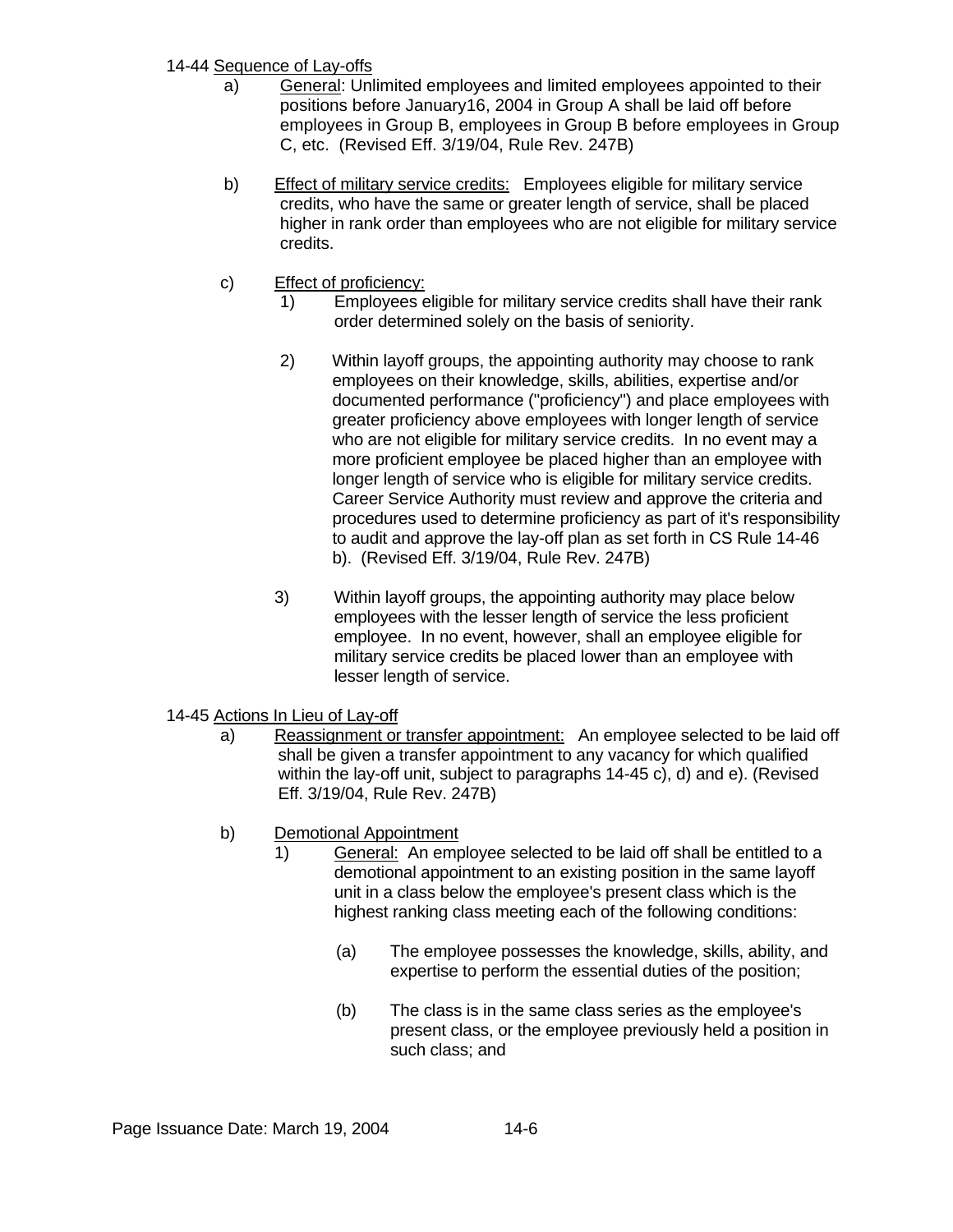- (c) The employee's total length of service as defined in Subsection 14-43 Length of service must be greater than that of at least one (1) of the incumbents in the class; or there must be a vacancy in the class. (Revised Eff. 3/19/04, Rule Rev. 247B)
- 2) Effect on incumbent of position to which demotional appointment is made: When it has been determined that a demotional appointment to a filled position in the layoff unit which meets the criteria in paragraph 14-45 b) 1) General, should take place, the person in the class of such position who has the shortest length of service as defined in Subsection 14-43 Length of Service shall be the employee who is laid off. The employee in the lower class shall be entitled to actions in lieu of lay-off pursuant to this Subsection 14- 45.
- c) Effect of special qualifications: If a vacancy in a position in a pay grade with the same job rate, or if the position In the class to which such employee is to be given a demotional appointment is one which requires a special skill as defined In paragraph 14-42 f) Effect of special requirement on lay-off group, the Personnel Director, after thorough review and investigation, may designate the possession of such skill as a qualification for a demotional appointment to that position.
- d) Effect of position type: If the person designated to be laid off holds a fulltime unlimited position, and the position which meets the provisions of paragraph 14-45 a) or b) 1) is a part-time, on call, or limited position, the employee shall be offered a choice of the part-time, on call, or limited position, or the highest available full-time unlimited position meeting the qualifications of paragraph 14-45 b) 1), for which qualified.
- e) Reassignment to limited position: If there are limited positions in the same class in the layoff unit, an employee selected to be laid-off shall be given the choice of being reassigned to a limited position in lieu of lay-off, even though it is necessary to separate another employee from that position. This offer shall be made regardless of the length of service of the employee in the limited position, if appointed after January 16, 2004. This reassignment shall not result in removal of the employee from the reinstatement list or lists. (Revised Eff. 3/19/04, Rule Rev. 247B)
- f) Voluntary action in lieu of lay-off: Employees who demote to a position other than the one described in 14-45 b) or who resign during a period of agency lay-offs, and these actions occur prior to the actual lay-off date, may retain their reinstatement rights pursuant to the following procedure:
	- (1) All demotions and separations during periods of lay-off will be examined to determine the causes of the transaction. Appointing authorities are asked to aid this process by entering an appropriate statement in the Remarks Section of the Personnel Action when a voluntary demotion or separation is the direct result of current lay-off proceedings.